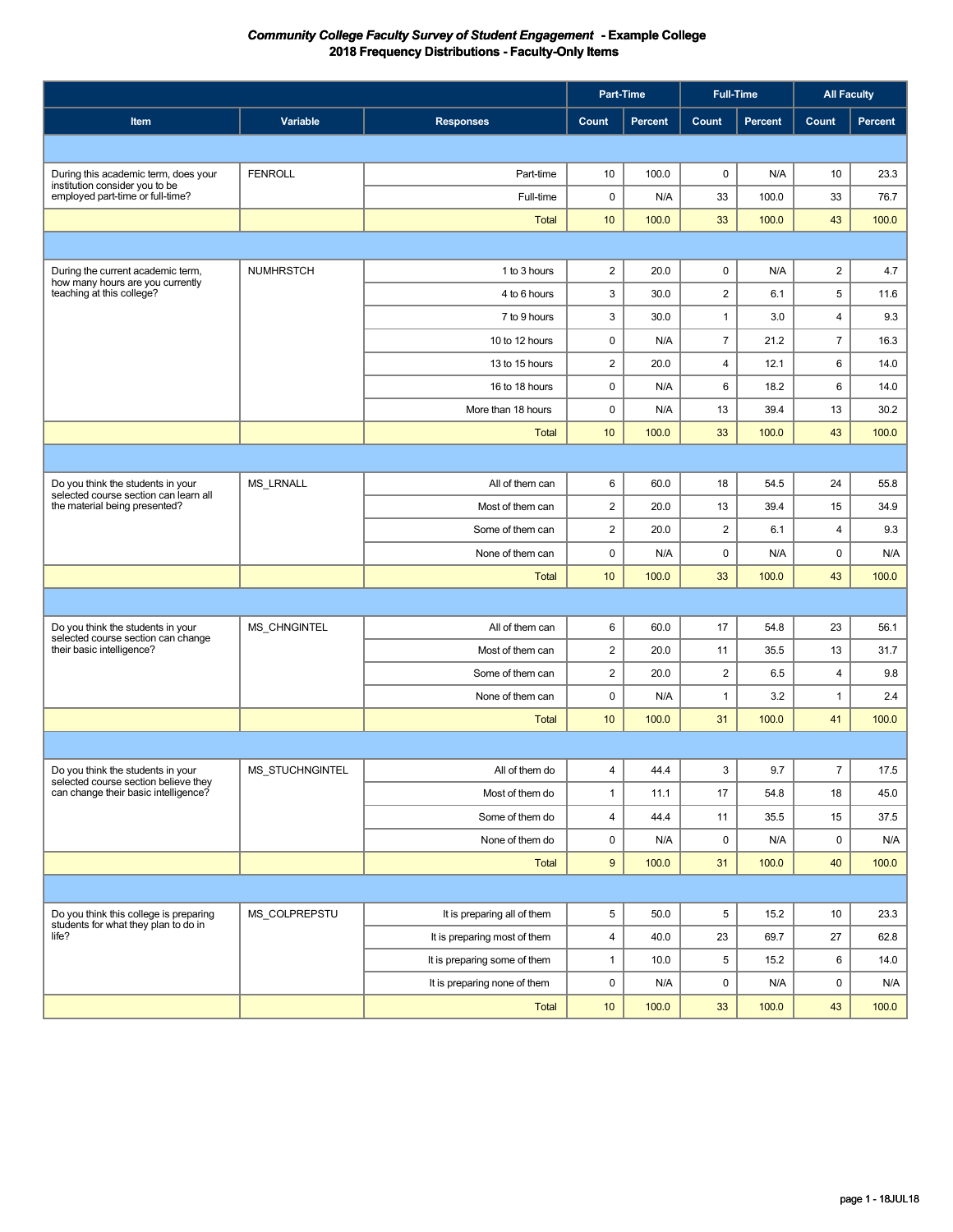|                                                                                          |                   |                                                              | <b>Part-Time</b>        |         |                | <b>Full-Time</b> | <b>All Faculty</b>      |         |
|------------------------------------------------------------------------------------------|-------------------|--------------------------------------------------------------|-------------------------|---------|----------------|------------------|-------------------------|---------|
| Item                                                                                     | Variable          | <b>Responses</b>                                             | Count                   | Percent | Count          | Percent          | Count                   | Percent |
|                                                                                          |                   |                                                              |                         |         |                |                  |                         |         |
| Do you think students at this college                                                    | MS_WELCOME        | All of them do                                               | $\overline{7}$          | 70.0    | 9              | 27.3             | 16                      | 37.2    |
| feel welcome and respected?                                                              |                   | Most of them do                                              | 3                       | 30.0    | 21             | 63.6             | 24                      | 55.8    |
|                                                                                          |                   | Some of them do                                              | $\mathbf 0$             | N/A     | 3              | 9.1              | 3                       | 7.0     |
|                                                                                          |                   | None of them do                                              | 0                       | N/A     | $\pmb{0}$      | N/A              | 0                       | N/A     |
|                                                                                          |                   | <b>Total</b>                                                 | 10                      | 100.0   | 33             | 100.0            | 43                      | 100.0   |
|                                                                                          |                   |                                                              |                         |         |                |                  |                         |         |
| How many students are enrolled in                                                        | <b>FNUMSTU</b>    | Fewer than 10                                                | 0                       | N/A     | $\mathbf{1}$   | 3.0              | $\mathbf{1}$            | 2.3     |
| your selected course section?                                                            |                   | 10 to 19                                                     | 6                       | 60.0    | 18             | 54.5             | 24                      | 55.8    |
|                                                                                          |                   | 20 to 29                                                     | 3                       | 30.0    | 9              | 27.3             | 12                      | 27.9    |
|                                                                                          |                   | 30 to 39                                                     | $\mathbf{1}$            | 10.0    | $\mathbf 2$    | 6.1              | 3                       | 7.0     |
|                                                                                          |                   | 40 to 69                                                     | $\mathbf 0$             | N/A     | $\mathbf 2$    | 6.1              | $\overline{\mathbf{c}}$ | 4.7     |
|                                                                                          |                   | 70 or more                                                   | $\pmb{0}$               | N/A     | $\mathbf{1}$   | 3.0              | $\mathbf{1}$            | 2.3     |
|                                                                                          |                   | <b>Total</b>                                                 | 10                      | 100.0   | 33             | 100.0            | 43                      | 100.0   |
|                                                                                          |                   |                                                              |                         |         |                |                  |                         |         |
| Prior to this academic term, how many                                                    | <b>TIMESTCH</b>   | None                                                         | $\mathbf{1}$            | 10.0    | $\mathbf{1}$   | 3.0              | $\overline{c}$          | 4.7     |
| times have you taught your selected<br>course?                                           |                   | 1 to 3                                                       | $\mathbf{1}$            | 10.0    | 5              | 15.2             | 6                       | 14.0    |
|                                                                                          |                   | 4 to 6                                                       | $\mathbf{1}$            | 10.0    | $\overline{4}$ | 12.1             | 5                       | 11.6    |
|                                                                                          |                   | $7$ to $9$                                                   | $\overline{\mathbf{c}}$ | 20.0    | 3              | 9.1              | 5                       | 11.6    |
|                                                                                          |                   | 10 to 15                                                     | $\overline{c}$          | 20.0    | 4              | 12.1             | 6                       | 14.0    |
|                                                                                          |                   | 16 to 20                                                     | $\mathbf{1}$            | 10.0    | $\overline{2}$ | 6.1              | 3                       | 7.0     |
|                                                                                          |                   | 21 or more                                                   | $\overline{2}$          | 20.0    | 14             | 42.4             | 16                      | 37.2    |
|                                                                                          |                   | <b>Total</b>                                                 | 10                      | 100.0   | 33             | 100.0            | 43                      | 100.0   |
|                                                                                          |                   |                                                              |                         |         |                |                  |                         |         |
| Are you currently teaching honors<br>courses at this college?                            | <b>TCHHONRS</b>   | No                                                           | 10                      | 100.0   | 28             | 84.8             | 38                      | 88.4    |
|                                                                                          |                   | Yes                                                          | 0                       | N/A     | 5              | 15.2             | 5                       | 11.6    |
|                                                                                          |                   | <b>Total</b>                                                 | 10                      | 100.0   | 33             | 100.0            | 43                      | 100.0   |
|                                                                                          |                   |                                                              |                         |         |                |                  |                         |         |
| Are you currently teaching<br>developmental/remedial courses at                          | <b>TCHDEVED</b>   | Yes, I teach ONLY developmental<br>courses                   | $\mathbf{1}$            | 10.0    | $\mathbf{1}$   | 3.0              | $\overline{2}$          | 4.7     |
| this college?                                                                            |                   | Yes, I teach both developmental and<br>college-level courses | $\mathbf 0$             | N/A     | 4              | 12.1             | $\overline{4}$          | 9.3     |
|                                                                                          |                   | No, I teach only college-level courses                       | 9                       | 90.0    | 28             | 84.8             | 37                      | 86.0    |
|                                                                                          |                   | Total                                                        | 10 <sup>°</sup>         | 100.0   | 33             | 100.0            | 43                      | 100.0   |
| How much do you incorporate the use of these services into your selected course section? |                   |                                                              |                         |         |                |                  |                         |         |
| Academic advising/planning                                                               | <b>INCACADADV</b> | Never                                                        | $\mathbf{1}$            | 11.1    | $\overline{4}$ | 12.1             | 5                       | 11.9    |
|                                                                                          |                   | Rarely                                                       | $\mathsf 0$             | N/A     | 6              | 18.2             | 6                       | 14.3    |
|                                                                                          |                   | Sometimes                                                    | 5                       | 55.6    | 11             | 33.3             | 16                      | 38.1    |
|                                                                                          |                   | Often                                                        | $\overline{2}$          | 22.2    | 12             | 36.4             | 14                      | 33.3    |
|                                                                                          |                   | N/A                                                          | $\mathbf{1}$            | 11.1    | 0              | N/A              | $\mathbf{1}$            | 2.4     |
|                                                                                          |                   | <b>Total</b>                                                 | 9                       | 100.0   | 33             | 100.0            | 42                      | 100.0   |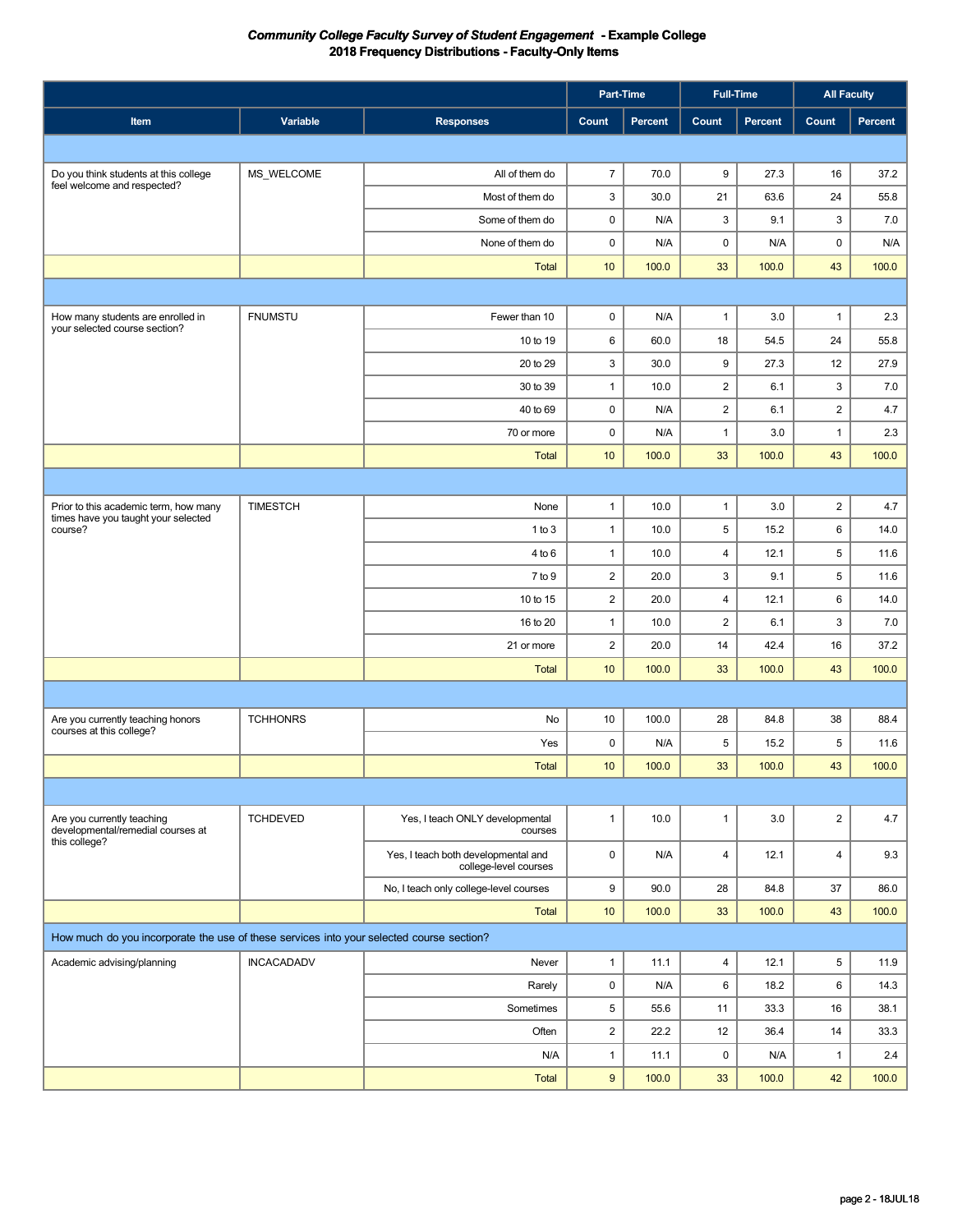|                                                                                          |                     |                  | Part-Time               |                |                  | <b>Full-Time</b> | <b>All Faculty</b>      |         |
|------------------------------------------------------------------------------------------|---------------------|------------------|-------------------------|----------------|------------------|------------------|-------------------------|---------|
| Item                                                                                     | Variable            | <b>Responses</b> | Count                   | <b>Percent</b> | Count            | Percent          | <b>Count</b>            | Percent |
| How much do you incorporate the use of these services into your selected course section? |                     |                  |                         |                |                  |                  |                         |         |
| Career counseling                                                                        | <b>INCCARCOUNSL</b> | Never            | $\mathbf{1}$            | 11.1           | 5                | 15.2             | 6                       | 14.3    |
|                                                                                          |                     | Rarely           | 3                       | 33.3           | 12               | 36.4             | 15                      | 35.7    |
|                                                                                          |                     | Sometimes        | 3                       | 33.3           | 8                | 24.2             | 11                      | 26.2    |
|                                                                                          |                     | Often            | $\mathbf{1}$            | 11.1           | $\overline{7}$   | 21.2             | 8                       | 19.0    |
|                                                                                          |                     | N/A              | $\mathbf{1}$            | 11.1           | $\mathbf{1}$     | 3.0              | $\overline{c}$          | 4.8     |
|                                                                                          |                     | Total            | $\boldsymbol{9}$        | 100.0          | 33               | 100.0            | 42                      | 100.0   |
| Job placement assistance                                                                 | <b>INCJOBPL</b>     | Never            | $\overline{4}$          | 44.4           | $\boldsymbol{9}$ | 27.3             | 13                      | 31.0    |
|                                                                                          |                     | Rarely           | 3                       | 33.3           | 11               | 33.3             | 14                      | 33.3    |
|                                                                                          |                     | Sometimes        | $\mathbf{1}$            | 11.1           | 6                | 18.2             | $\overline{7}$          | 16.7    |
|                                                                                          |                     | Often            | 0                       | N/A            | 5                | 15.2             | 5                       | 11.9    |
|                                                                                          |                     | N/A              | $\mathbf{1}$            | 11.1           | $\overline{2}$   | 6.1              | 3                       | 7.1     |
|                                                                                          |                     | <b>Total</b>     | $9\,$                   | 100.0          | 33               | 100.0            | 42                      | 100.0   |
| Peer or other tutoring                                                                   | <b>INCTUTOR</b>     | Never            | $\mathbf{1}$            | 11.1           | $\overline{2}$   | 6.1              | 3                       | 7.1     |
|                                                                                          |                     | Rarely           | $\mathbf{1}$            | 11.1           | $\mathbf{1}$     | 3.0              | $\overline{\mathbf{c}}$ | 4.8     |
|                                                                                          |                     | Sometimes        | 3                       | 33.3           | 15               | 45.5             | 18                      | 42.9    |
|                                                                                          |                     | Often            | $\overline{\mathbf{4}}$ | 44.4           | 15               | 45.5             | 19                      | 45.2    |
|                                                                                          |                     | N/A              | 0                       | N/A            | $\pmb{0}$        | N/A              | 0                       | N/A     |
|                                                                                          |                     | <b>Total</b>     | $9\,$                   | 100.0          | 33               | 100.0            | 42                      | 100.0   |
| Skill labs (writing, math, etc.)                                                         | <b>INCSKLLAB</b>    | Never            | $\overline{c}$          | 22.2           | $\overline{4}$   | 12.1             | 6                       | 14.3    |
|                                                                                          |                     | Rarely           | 0                       | N/A            | $\overline{7}$   | 21.2             | $\overline{7}$          | 16.7    |
|                                                                                          |                     | Sometimes        | $\overline{2}$          | 22.2           | 14               | 42.4             | 16                      | 38.1    |
|                                                                                          |                     | Often            | $\overline{\mathbf{4}}$ | 44.4           | $\overline{7}$   | 21.2             | 11                      | 26.2    |
|                                                                                          |                     | N/A              | $\mathbf{1}$            | 11.1           | $\mathbf{1}$     | 3.0              | $\overline{2}$          | 4.8     |
|                                                                                          |                     | <b>Total</b>     | 9                       | 100.0          | 33               | 100.0            | 42                      | 100.0   |
| Child care                                                                               | <b>INCCHLDCARE</b>  | Never            | 6                       | 66.7           | 14               | 42.4             | 20                      | 47.6    |
|                                                                                          |                     | Rarely           | $\overline{\mathbf{c}}$ | 22.2           | 11               | 33.3             | 13                      | 31.0    |
|                                                                                          |                     | Sometimes        | $\mathbf 0$             | N/A            | $\overline{2}$   | 6.1              | $\overline{2}$          | 4.8     |
|                                                                                          |                     | Often            | $\pmb{0}$               | N/A            | $\mathsf 0$      | N/A              | 0                       | N/A     |
|                                                                                          |                     | N/A              | $\mathbf{1}$            | 11.1           | 6                | 18.2             | $\overline{7}$          | 16.7    |
|                                                                                          |                     | Total            | $\boldsymbol{9}$        | 100.0          | 33               | 100.0            | 42                      | 100.0   |
| Financial aid advising                                                                   | <b>INCFINAID</b>    | Never            | $\overline{2}$          | 22.2           | 6                | 18.2             | 8                       | 19.0    |
|                                                                                          |                     | Rarely           | $\overline{\mathbf{4}}$ | 44.4           | 9                | 27.3             | 13                      | 31.0    |
|                                                                                          |                     | Sometimes        | $\mathbf{1}$            | 11.1           | 10               | 30.3             | 11                      | 26.2    |
|                                                                                          |                     | Often            | $\mathbf{1}$            | 11.1           | $\overline{7}$   | 21.2             | 8                       | 19.0    |
|                                                                                          |                     | N/A              | $\mathbf{1}$            | 11.1           | $\mathbf{1}$     | 3.0              | $\overline{c}$          | 4.8     |
|                                                                                          |                     | Total            | 9                       | 100.0          | 33               | 100.0            | 42                      | 100.0   |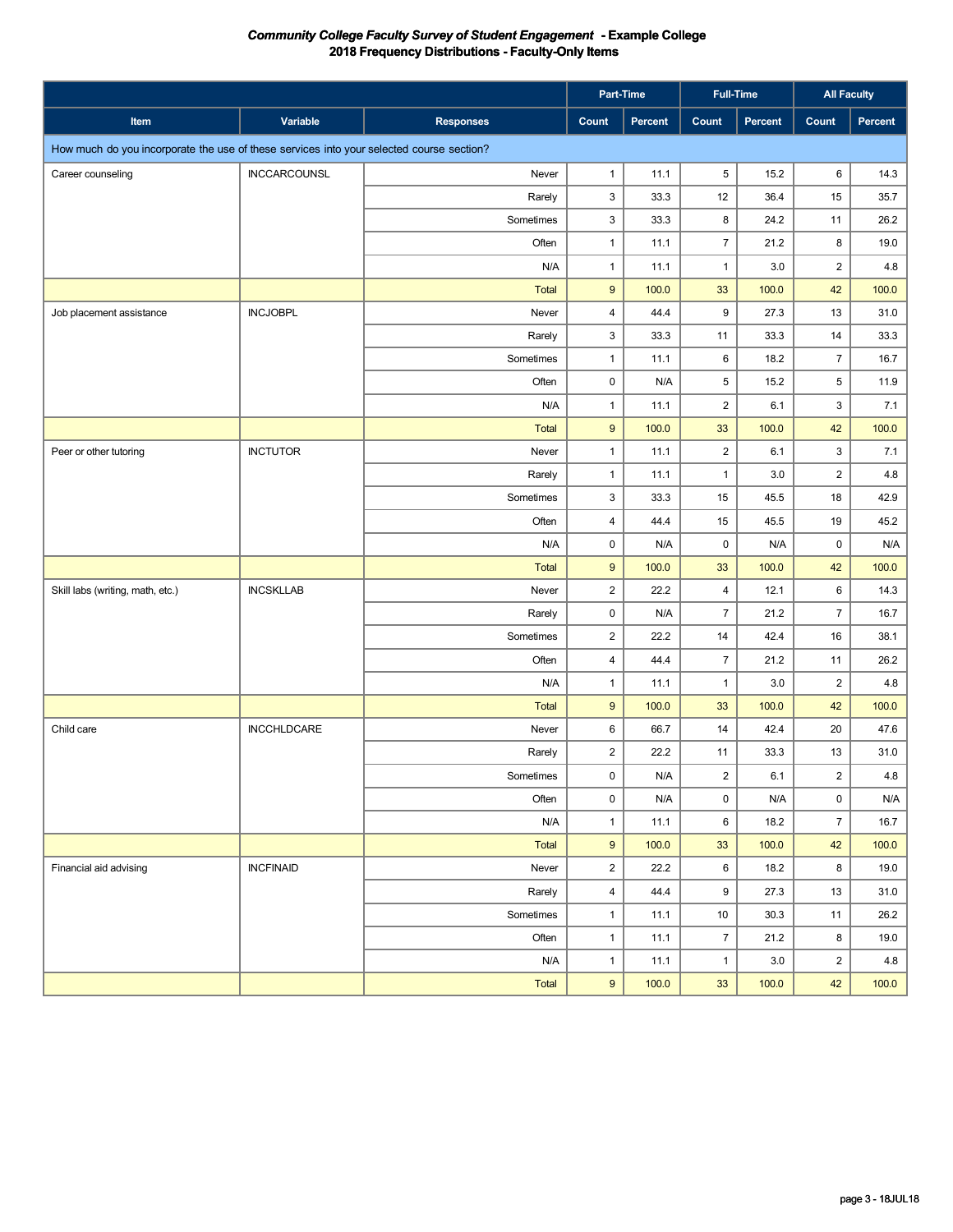|                                                                                          |                    |                  | Part-Time               |         | <b>Full-Time</b> |         | <b>All Faculty</b>      |                |
|------------------------------------------------------------------------------------------|--------------------|------------------|-------------------------|---------|------------------|---------|-------------------------|----------------|
| Item                                                                                     | Variable           | <b>Responses</b> | Count                   | Percent | Count            | Percent | Count                   | <b>Percent</b> |
| How much do you incorporate the use of these services into your selected course section? |                    |                  |                         |         |                  |         |                         |                |
| Computer lab                                                                             | <b>INCCOMPLAB</b>  | Never            | $\overline{\mathbf{c}}$ | 22.2    | 5                | 15.2    | $\overline{7}$          | 16.7           |
|                                                                                          |                    | Rarely           | 0                       | N/A     | 5                | 15.2    | 5                       | 11.9           |
|                                                                                          |                    | Sometimes        | 4                       | 44.4    | 12               | 36.4    | 16                      | 38.1           |
|                                                                                          |                    | Often            | 2                       | 22.2    | 8                | 24.2    | 10                      | 23.8           |
|                                                                                          |                    | N/A              | 1                       | 11.1    | $\mathsf 3$      | 9.1     | $\overline{4}$          | 9.5            |
|                                                                                          |                    | <b>Total</b>     | 9                       | 100.0   | 33               | 100.0   | 42                      | 100.0          |
| Student organizations                                                                    | <b>INCSTUORG</b>   | Never            | $\overline{\mathbf{c}}$ | 22.2    | 6                | 18.2    | 8                       | 19.0           |
|                                                                                          |                    | Rarely           | 3                       | 33.3    | 5                | 15.2    | 8                       | 19.0           |
|                                                                                          |                    | Sometimes        | 3                       | 33.3    | 15               | 45.5    | 18                      | 42.9           |
|                                                                                          |                    | Often            | 0                       | N/A     | 6                | 18.2    | 6                       | 14.3           |
|                                                                                          |                    | N/A              | 1                       | 11.1    | $\mathbf{1}$     | 3.0     | $\overline{2}$          | 4.8            |
|                                                                                          |                    | <b>Total</b>     | 9                       | 100.0   | 33               | 100.0   | 42                      | 100.0          |
| Transfer advising/planning                                                               | <b>INCTRANSADV</b> | Never            | $\overline{\mathbf{c}}$ | 22.2    | $\overline{2}$   | 6.1     | $\overline{4}$          | 9.5            |
|                                                                                          |                    | Rarely           | 3                       | 33.3    | 10               | 30.3    | 13                      | 31.0           |
|                                                                                          |                    | Sometimes        | $\mathbf{1}$            | 11.1    | 10               | 30.3    | 11                      | 26.2           |
|                                                                                          |                    | Often            | 2                       | 22.2    | 11               | 33.3    | 13                      | 31.0           |
|                                                                                          |                    | N/A              | $\mathbf{1}$            | 11.1    | 0                | N/A     | $\mathbf{1}$            | 2.4            |
|                                                                                          |                    | <b>Total</b>     | 9                       | 100.0   | 33               | 100.0   | 42                      | 100.0          |
| Library resources and services                                                           | <b>INCLIBRARY</b>  | Never            | 1                       | 11.1    | $\overline{2}$   | 6.1     | 3                       | 7.1            |
|                                                                                          |                    | Rarely           | $\mathbf{1}$            | 11.1    | 9                | 27.3    | 10                      | 23.8           |
|                                                                                          |                    | Sometimes        | 4                       | 44.4    | 13               | 39.4    | 17                      | 40.5           |
|                                                                                          |                    | Often            | 3                       | 33.3    | 8                | 24.2    | 11                      | 26.2           |
|                                                                                          |                    | N/A              | 0                       | N/A     | $\mathbf{1}$     | 3.0     | $\mathbf{1}$            | 2.4            |
|                                                                                          |                    | <b>Total</b>     | 9                       | 100.0   | 33               | 100.0   | 42                      | 100.0          |
| Services for students with disabilities                                                  | <b>INCDISABL</b>   | Never            | 1                       | 11.1    | $\overline{2}$   | 6.1     | 3                       | 7.1            |
|                                                                                          |                    | Rarely           | 2                       | 22.2    | 11               | 33.3    | 13                      | 31.0           |
|                                                                                          |                    | Sometimes        | $\overline{4}$          | 44.4    | $16\,$           | 48.5    | 20                      | 47.6           |
|                                                                                          |                    | Often            | $\mathbf{1}$            | 11.1    | $\overline{2}$   | 6.1     | 3                       | 7.1            |
|                                                                                          |                    | N/A              | $\mathbf{1}$            | 11.1    | $\overline{a}$   | 6.1     | 3                       | 7.1            |
|                                                                                          |                    | Total            | 9                       | 100.0   | 33               | 100.0   | 42                      | 100.0          |
| Services for active military and                                                         | <b>INCMILVET</b>   | Never            | 4                       | 44.4    | 5                | 15.2    | 9                       | 21.4           |
| veterans                                                                                 |                    | Rarely           | $\overline{c}$          | 22.2    | 11               | 33.3    | 13                      | 31.0           |
|                                                                                          |                    | Sometimes        | $\mathbf{1}$            | 11.1    | 13               | 39.4    | 14                      | 33.3           |
|                                                                                          |                    | Often            | $\mathbf{1}$            | 11.1    | $\mathbf{1}$     | 3.0     | $\overline{\mathbf{c}}$ | 4.8            |
|                                                                                          |                    | N/A              | $\mathbf{1}$            | 11.1    | 3                | 9.1     | $\overline{4}$          | 9.5            |
|                                                                                          |                    | Total            | 9                       | 100.0   | 33               | 100.0   | 42                      | 100.0          |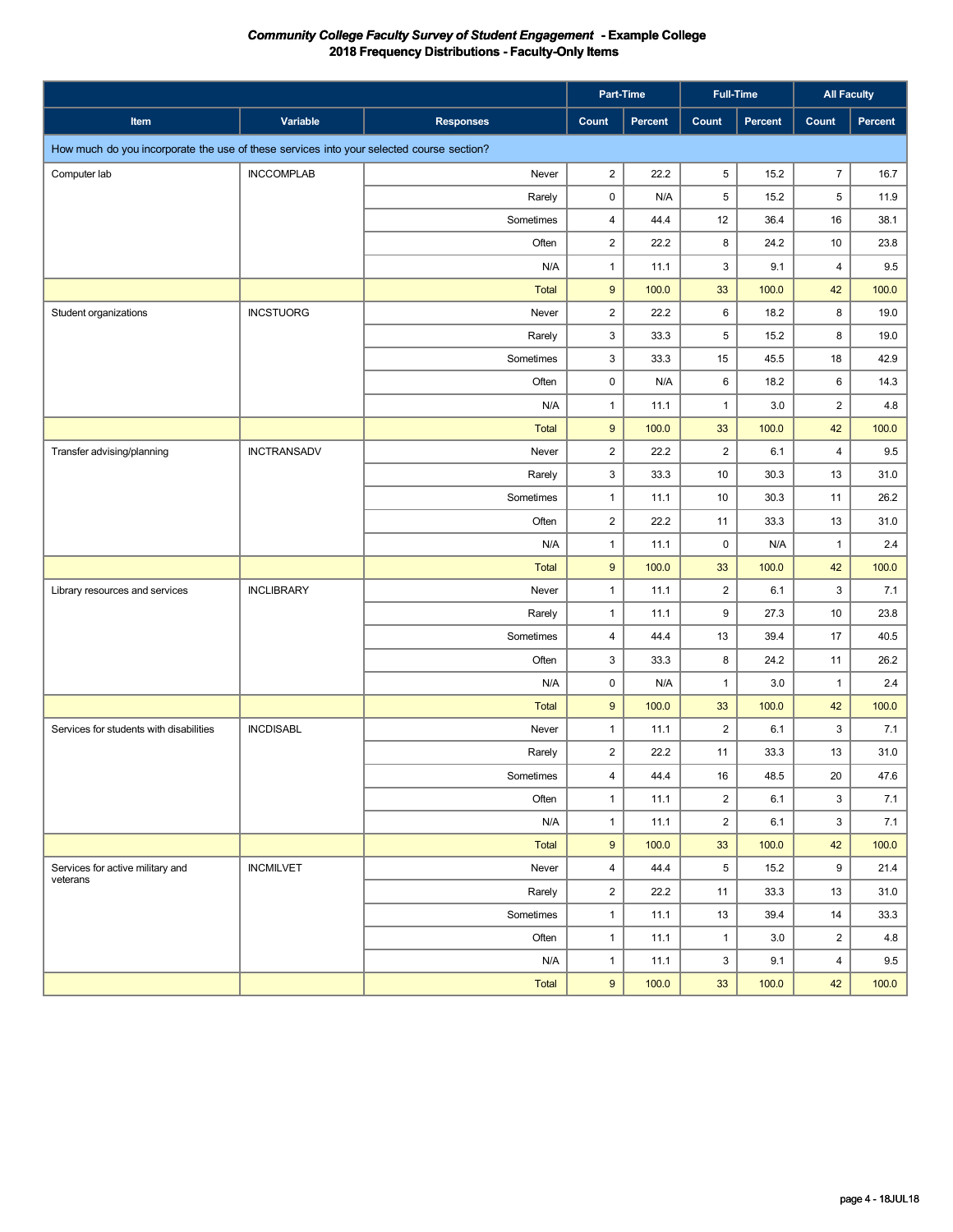|                                                                                        |                 |                  | Part-Time               |         | Full-Time               |         | <b>All Faculty</b>      |                         |
|----------------------------------------------------------------------------------------|-----------------|------------------|-------------------------|---------|-------------------------|---------|-------------------------|-------------------------|
| Item                                                                                   | Variable        | <b>Responses</b> | Count                   | Percent | Count                   | Percent | Count                   | Percent                 |
| About how many hours do you spend in a typical 7-day week doing each of the following? |                 |                  |                         |         |                         |         |                         |                         |
| Teaching students in class                                                             | <b>FTEACH</b>   | None             | 0                       | N/A     | $\mathbf 0$             | N/A     | $\mathbf 0$             | N/A                     |
|                                                                                        |                 | $1 - 4$          | $\mathbf{1}$            | 11.1    | $\overline{\mathbf{c}}$ | 6.3     | 3                       | 7.3                     |
|                                                                                        |                 | $5 - 8$          | $\overline{c}$          | 22.2    | $\overline{\mathbf{4}}$ | 12.5    | 6                       | 14.6                    |
|                                                                                        |                 | $9 - 12$         | 4                       | 44.4    | $\overline{7}$          | 21.9    | 11                      | 26.8                    |
|                                                                                        |                 | $13 - 16$        | $\mathbf{1}$            | 11.1    | $\mathfrak{Z}$          | 9.4     | $\overline{\mathbf{4}}$ | $9.8\,$                 |
|                                                                                        |                 | $17 - 20$        | 0                       | N/A     | 8                       | 25.0    | 8                       | 19.5                    |
|                                                                                        |                 | $21 - 30$        | 0                       | N/A     | $\overline{7}$          | 21.9    | $\overline{7}$          | 17.1                    |
|                                                                                        |                 | More than 30     | $\mathbf{1}$            | 11.1    | $\mathbf{1}$            | 3.1     | $\sqrt{2}$              | 4.9                     |
|                                                                                        |                 | <b>Total</b>     | $\boldsymbol{9}$        | 100.0   | 32                      | 100.0   | 41                      | 100.0                   |
| Grading                                                                                | <b>FGRADING</b> | None             | 0                       | N/A     | $\mathbf{1}$            | 3.1     | $\mathbf{1}$            | 2.4                     |
|                                                                                        |                 | $1 - 4$          | 6                       | 66.7    | 13                      | 40.6    | 19                      | 46.3                    |
|                                                                                        |                 | $5 - 8$          | $\mathbf{1}$            | 11.1    | $\overline{7}$          | 21.9    | 8                       | 19.5                    |
|                                                                                        |                 | $9 - 12$         | 0                       | N/A     | 5                       | 15.6    | 5                       | 12.2                    |
|                                                                                        |                 | $13 - 16$        | $\mathbf{1}$            | 11.1    | 5                       | 15.6    | 6                       | 14.6                    |
|                                                                                        |                 | $17 - 20$        | 0                       | N/A     | $\mathbf 0$             | N/A     | $\mathsf 0$             | N/A                     |
|                                                                                        |                 | $21 - 30$        | $\mathbf{1}$            | 11.1    | $\mathbf{1}$            | 3.1     | $\overline{\mathbf{c}}$ | 4.9                     |
|                                                                                        |                 | More than 30     | 0                       | N/A     | 0                       | N/A     | $\mathsf 0$             | N/A                     |
|                                                                                        |                 | Total            | $\boldsymbol{9}$        | 100.0   | 32                      | 100.0   | 41                      | 100.0                   |
| Giving feedback to students                                                            | <b>FFEEDBK</b>  | None             | 0                       | N/A     | $\mathsf{O}\xspace$     | N/A     | $\mathsf 0$             | N/A                     |
|                                                                                        |                 | $1 - 4$          | 5                       | 55.6    | 10                      | 31.3    | 15                      | 36.6                    |
|                                                                                        |                 | $5 - 8$          | $\overline{\mathbf{c}}$ | 22.2    | 15                      | 46.9    | 17                      | 41.5                    |
|                                                                                        |                 | $9 - 12$         | $\mathbf{1}$            | 11.1    | $\overline{4}$          | 12.5    | 5                       | 12.2                    |
|                                                                                        |                 | $13 - 16$        | 0                       | N/A     | 3                       | 9.4     | $\mathbf{3}$            | 7.3                     |
|                                                                                        |                 | $17 - 20$        | 0                       | N/A     | $\mathsf{O}\xspace$     | N/A     | $\mathsf{O}\xspace$     | $\mathsf{N}/\mathsf{A}$ |
|                                                                                        |                 | $21 - 30$        | $\mathbf{1}$            | 11.1    | $\mathsf 0$             | N/A     | $\mathbf{1}$            | 2.4                     |
|                                                                                        |                 | More than 30     | 0                       | N/A     | $\mathsf{O}\xspace$     | N/A     | $\mathsf{O}\xspace$     | N/A                     |
|                                                                                        |                 | Total            | 9                       | 100.0   | 32                      | 100.0   | 41                      | 100.0                   |
| Preparing for class (non-online<br>materials)                                          | <b>FPREPCL</b>  | None             | 0                       | N/A     | $\mathbf 0$             | N/A     | $\mathbf 0$             | N/A                     |
|                                                                                        |                 | $1 - 4$          | $\overline{4}$          | 44.4    | 8                       | 25.0    | 12                      | 29.3                    |
|                                                                                        |                 | $5 - 8$          | $\mathbf{1}$            | 11.1    | $14$                    | 43.8    | 15                      | 36.6                    |
|                                                                                        |                 | $9 - 12$         | 3                       | 33.3    | 5                       | 15.6    | 8                       | 19.5                    |
|                                                                                        |                 | $13 - 16$        | 0                       | N/A     | $\,$ 5 $\,$             | 15.6    | 5                       | 12.2                    |
|                                                                                        |                 | $17 - 20$        | 0                       | N/A     | $\pmb{0}$               | N/A     | 0                       | N/A                     |
|                                                                                        |                 | $21 - 30$        | $\mathbf{1}$            | 11.1    | $\mathsf{O}\xspace$     | N/A     | $\mathbf{1}$            | 2.4                     |
|                                                                                        |                 | More than 30     | 0                       | N/A     | $\pmb{0}$               | N/A     | $\mathsf{O}\xspace$     | N/A                     |
|                                                                                        |                 | Total            | $\boldsymbol{9}$        | 100.0   | 32                      | 100.0   | 41                      | 100.0                   |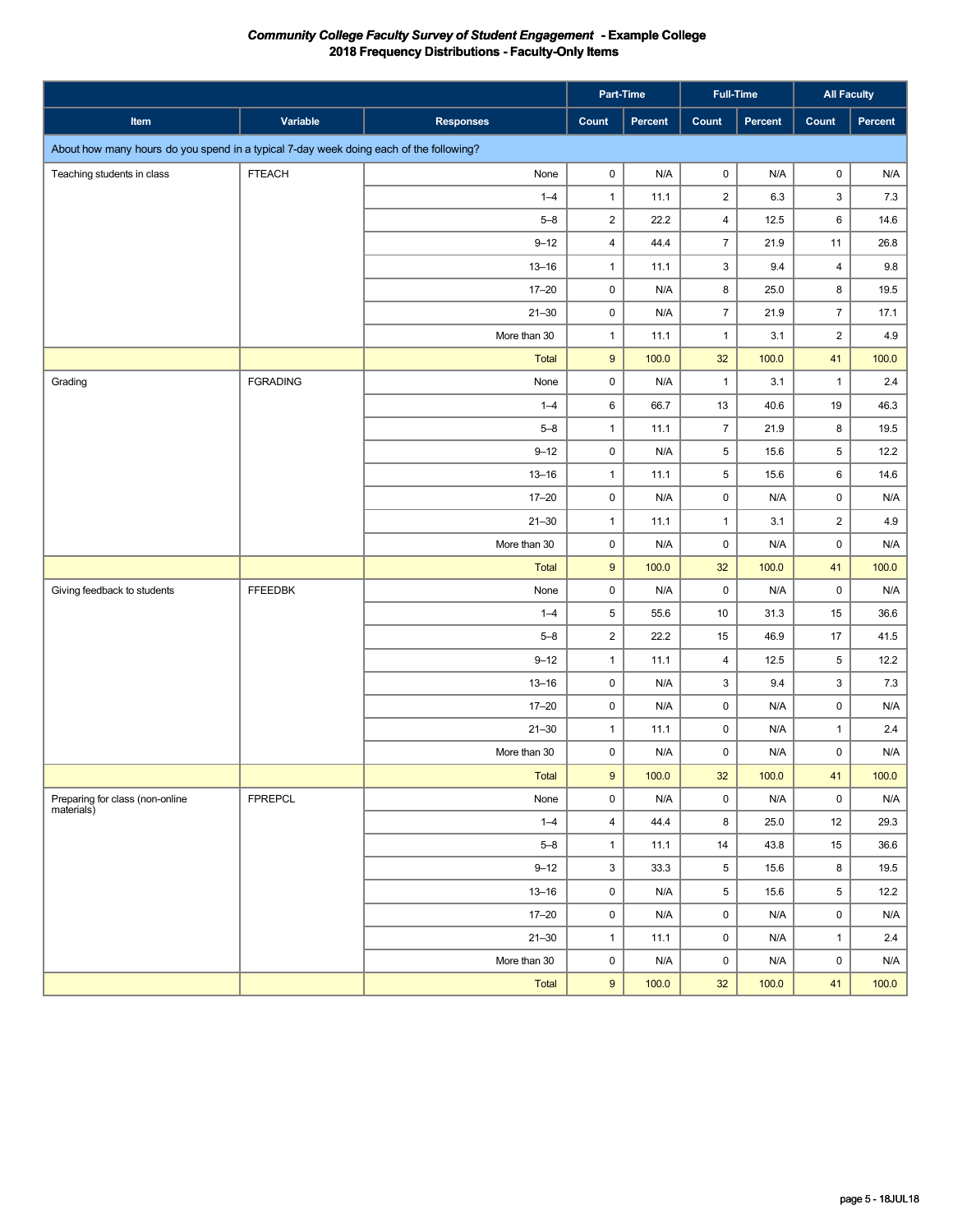|                                                                                        |                  |                  | Part-Time               |         |                 | <b>Full-Time</b> | <b>All Faculty</b>      |         |
|----------------------------------------------------------------------------------------|------------------|------------------|-------------------------|---------|-----------------|------------------|-------------------------|---------|
| Item                                                                                   | Variable         | <b>Responses</b> | Count                   | Percent | Count           | <b>Percent</b>   | Count                   | Percent |
| About how many hours do you spend in a typical 7-day week doing each of the following? |                  |                  |                         |         |                 |                  |                         |         |
| Preparing online materials for classes                                                 | <b>FPREPONL</b>  | None             | $\mathbf{1}$            | 11.1    | $\mathbf{1}$    | 3.2              | $\overline{\mathbf{c}}$ | 5.0     |
| (e.g., learning management<br>system/course management system<br>materials)            |                  | $1 - 4$          | $\overline{7}$          | 77.8    | 15              | 48.4             | 22                      | 55.0    |
|                                                                                        |                  | $5 - 8$          | 0                       | N/A     | $\overline{7}$  | 22.6             | $\overline{7}$          | 17.5    |
|                                                                                        |                  | $9 - 12$         | 0                       | N/A     | 4               | 12.9             | $\overline{\mathbf{4}}$ | 10.0    |
|                                                                                        |                  | $13 - 16$        | 0                       | N/A     | $\overline{2}$  | 6.5              | $\overline{c}$          | 5.0     |
|                                                                                        |                  | $17 - 20$        | 0                       | N/A     | $\overline{2}$  | 6.5              | $\overline{c}$          | 5.0     |
|                                                                                        |                  | $21 - 30$        | $\mathbf{1}$            | 11.1    | $\mathsf 0$     | N/A              | $\mathbf{1}$            | 2.5     |
|                                                                                        |                  | More than 30     | 0                       | N/A     | 0               | N/A              | $\mathbf 0$             | N/A     |
|                                                                                        |                  | <b>Total</b>     | $\boldsymbol{9}$        | 100.0   | 31              | 100.0            | 40                      | 100.0   |
| Research and scholarly activities                                                      | <b>FRESEARCH</b> | None             | $\mathbf{1}$            | 11.1    | $\overline{4}$  | 12.5             | 5                       | 12.2    |
|                                                                                        |                  | $1 - 4$          | $\overline{7}$          | 77.8    | 20              | 62.5             | 27                      | 65.9    |
|                                                                                        |                  | $5 - 8$          | 0                       | N/A     | 5               | 15.6             | 5                       | 12.2    |
|                                                                                        |                  | $9 - 12$         | 0                       | N/A     | 3               | 9.4              | 3                       | 7.3     |
|                                                                                        |                  | $13 - 16$        | 0                       | N/A     | $\mathsf 0$     | N/A              | $\mathsf 0$             | N/A     |
|                                                                                        |                  | $17 - 20$        | $\mathbf{1}$            | 11.1    | 0               | N/A              | $\mathbf{1}$            | 2.4     |
|                                                                                        |                  | $21 - 30$        | 0                       | N/A     | $\mathsf 0$     | N/A              | 0                       | N/A     |
|                                                                                        |                  | More than 30     | 0                       | N/A     | 0               | N/A              | 0                       | N/A     |
|                                                                                        |                  | <b>Total</b>     | $\boldsymbol{9}$        | 100.0   | 32              | 100.0            | 41                      | 100.0   |
| Advising students                                                                      | <b>FADVISE</b>   | None             | $\overline{\mathbf{c}}$ | 22.2    | $\overline{2}$  | 6.3              | $\overline{4}$          | 9.8     |
|                                                                                        |                  | $1 - 4$          | 6                       | 66.7    | 19              | 59.4             | 25                      | 61.0    |
|                                                                                        |                  | $5 - 8$          | $\mathbf{1}$            | 11.1    | 6               | 18.8             | $\overline{7}$          | 17.1    |
|                                                                                        |                  | $9 - 12$         | 0                       | N/A     | 5               | 15.6             | 5                       | 12.2    |
|                                                                                        |                  | $13 - 16$        | 0                       | N/A     | 0               | N/A              | $\mathsf 0$             | N/A     |
|                                                                                        |                  | $17 - 20$        | 0                       | N/A     | 0               | N/A              | 0                       | N/A     |
|                                                                                        |                  | $21 - 30$        | 0                       | N/A     | 0               | N/A              | 0                       | N/A     |
|                                                                                        |                  | More than 30     | 0                       | N/A     | 0               | N/A              | 0                       | N/A     |
|                                                                                        |                  | <b>Total</b>     | $9\,$                   | 100.0   | 32              | 100.0            | 41                      | 100.0   |
| Supervising student internships or<br>other field experiences                          | <b>FSUPERV</b>   | None             | 8                       | 88.9    | 20              | 62.5             | 28                      | 68.3    |
|                                                                                        |                  | $1 - 4$          | $\mathbf{1}$            | 11.1    | $5\phantom{.0}$ | 15.6             | 6                       | 14.6    |
|                                                                                        |                  | $5 - 8$          | 0                       | N/A     | 3               | 9.4              | $\mathbf{3}$            | 7.3     |
|                                                                                        |                  | $9 - 12$         | 0                       | N/A     | $\mathbf{1}$    | 3.1              | $\mathbf{1}$            | 2.4     |
|                                                                                        |                  | $13 - 16$        | 0                       | N/A     | $\mathsf 0$     | N/A              | $\mathbf 0$             | N/A     |
|                                                                                        |                  | $17 - 20$        | 0                       | N/A     | $\mathbf{1}$    | 3.1              | $\mathbf{1}$            | 2.4     |
|                                                                                        |                  | $21 - 30$        | 0                       | N/A     | $\mathbf{1}$    | 3.1              | $\mathbf{1}$            | 2.4     |
|                                                                                        |                  | More than 30     | 0                       | N/A     | $\mathbf{1}$    | 3.1              | $\mathbf{1}$            | 2.4     |
|                                                                                        |                  | Total            | 9                       | 100.0   | 32              | 100.0            | 41                      | 100.0   |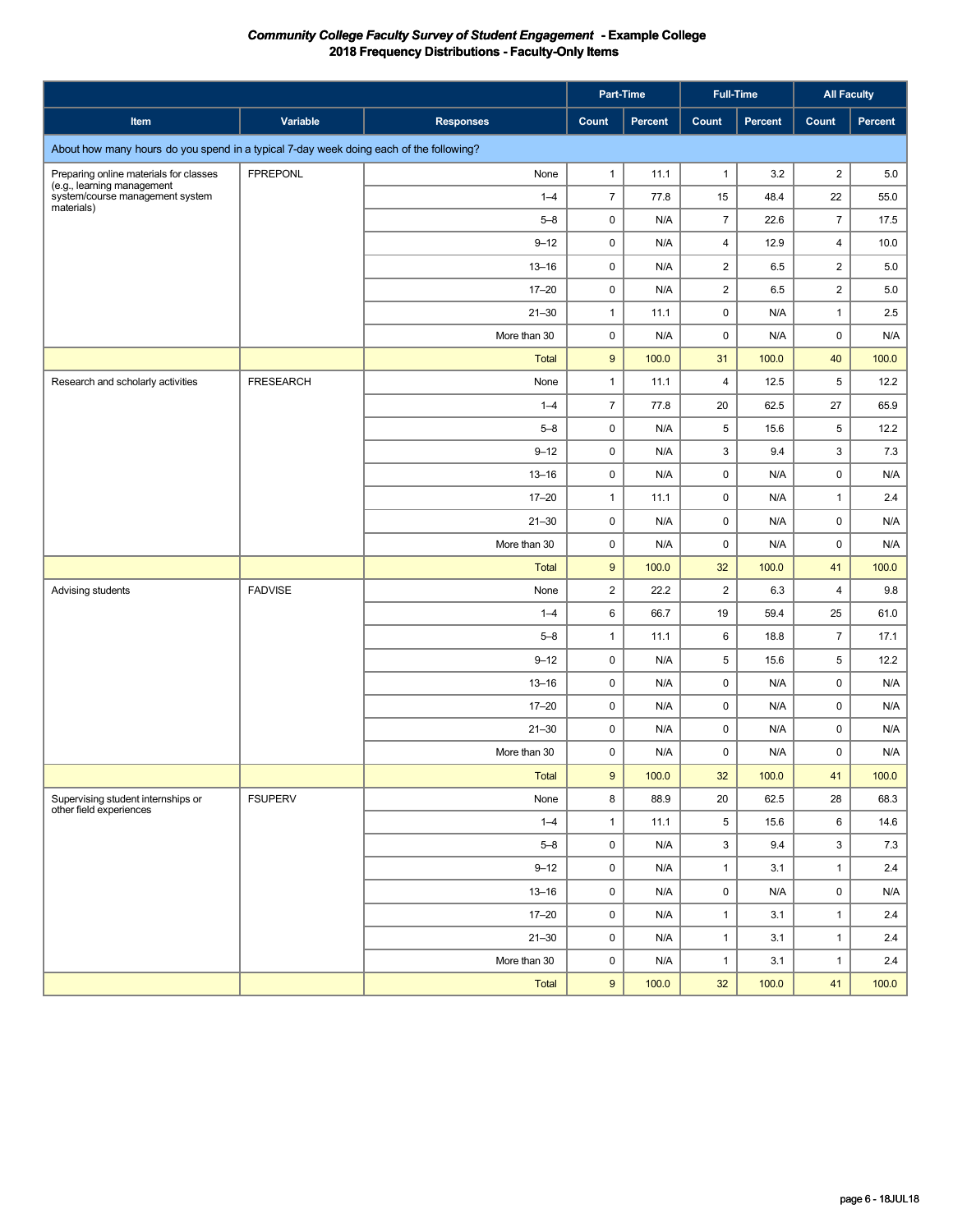|                                                                                                                  |                 |                  |       | Part-Time | <b>Full-Time</b>        |         | <b>All Faculty</b> |         |
|------------------------------------------------------------------------------------------------------------------|-----------------|------------------|-------|-----------|-------------------------|---------|--------------------|---------|
| Item                                                                                                             | Variable        | <b>Responses</b> | Count | Percent   | Count                   | Percent | Count              | Percent |
| About how many hours do you spend in a typical 7-day week doing each of the following?                           |                 |                  |       |           |                         |         |                    |         |
| Working with students on activities                                                                              | <b>FWORKSTA</b> | None             | 8     | 88.9      | 5                       | 15.6    | 13                 | 31.7    |
| other than coursework (committees,<br>organizations, student life activities,<br>orientation, intramurals, etc.) |                 | $1 - 4$          | 1     | 11.1      | 22                      | 68.8    | 23                 | 56.1    |
|                                                                                                                  |                 | $5 - 8$          | 0     | N/A       | $\mathbf{1}$            | 3.1     | $\mathbf{1}$       | 2.4     |
|                                                                                                                  |                 | $9 - 12$         | 0     | N/A       | $\mathbf{1}$            | 3.1     | $\mathbf{1}$       | 2.4     |
|                                                                                                                  |                 | $13 - 16$        | 0     | N/A       | 0                       | N/A     | $\mathbf 0$        | N/A     |
|                                                                                                                  |                 | $17 - 20$        | 0     | N/A       | $\mathbf{1}$            | 3.1     | $\mathbf{1}$       | 2.4     |
|                                                                                                                  |                 | $21 - 30$        | 0     | N/A       | $\mathbf{1}$            | 3.1     | $\mathbf{1}$       | 2.4     |
|                                                                                                                  |                 | More than 30     | 0     | N/A       | $\mathbf{1}$            | 3.1     | $\mathbf{1}$       | 2.4     |
|                                                                                                                  |                 | <b>Total</b>     | 9     | 100.0     | 32                      | 100.0   | 41                 | 100.0   |
| Participating in service activities                                                                              | <b>FPARTSVC</b> | None             | 3     | 33.3      | 10                      | 31.3    | 13                 | 31.7    |
|                                                                                                                  |                 | $1 - 4$          | 5     | 55.6      | 18                      | 56.3    | 23                 | 56.1    |
|                                                                                                                  |                 | $5 - 8$          | 0     | N/A       | 4                       | 12.5    | $\overline{4}$     | 9.8     |
|                                                                                                                  |                 | $9 - 12$         | 0     | N/A       | 0                       | N/A     | 0                  | N/A     |
|                                                                                                                  |                 | $13 - 16$        | 1     | 11.1      | 0                       | N/A     | $\mathbf{1}$       | 2.4     |
|                                                                                                                  |                 | $17 - 20$        | 0     | N/A       | 0                       | N/A     | 0                  | N/A     |
|                                                                                                                  |                 | $21 - 30$        | 0     | N/A       | 0                       | N/A     | $\mathbf 0$        | N/A     |
|                                                                                                                  |                 | More than 30     | 0     | N/A       | $\pmb{0}$               | N/A     | $\mathbf 0$        | N/A     |
|                                                                                                                  |                 | <b>Total</b>     | 9     | 100.0     | 32                      | 100.0   | 41                 | 100.0   |
| Coordination and/or administrative<br>activities                                                                 | <b>FCOORD</b>   | None             | 5     | 55.6      | $\overline{2}$          | 6.3     | $\overline{7}$     | 17.1    |
|                                                                                                                  |                 | $1 - 4$          | 4     | 44.4      | 14                      | 43.8    | 18                 | 43.9    |
|                                                                                                                  |                 | $5 - 8$          | 0     | N/A       | 8                       | 25.0    | 8                  | 19.5    |
|                                                                                                                  |                 | $9 - 12$         | 0     | N/A       | $\overline{4}$          | 12.5    | $\overline{4}$     | 9.8     |
|                                                                                                                  |                 | $13 - 16$        | 0     | N/A       | $\mathbf{1}$            | 3.1     | $\mathbf{1}$       | 2.4     |
|                                                                                                                  |                 | $17 - 20$        | 0     | N/A       | 0                       | N/A     | 0                  | N/A     |
|                                                                                                                  |                 | $21 - 30$        | 0     | N/A       | $\mathbf{1}$            | 3.1     | $\mathbf{1}$       | 2.4     |
|                                                                                                                  |                 | More than 30     | 0     | N/A       | $\overline{2}$          | 6.3     | $\overline{2}$     | 4.9     |
|                                                                                                                  |                 | <b>Total</b>     | 9     | 100.0     | 32                      | 100.0   | 41                 | 100.0   |
| Participating on college committees or<br>task forces                                                            | <b>FTASK</b>    | None             | 6     | 66.7      | $\overline{\mathbf{4}}$ | 12.5    | 10                 | 24.4    |
|                                                                                                                  |                 | $1 - 4$          | 3     | 33.3      | 17                      | 53.1    | 20                 | 48.8    |
|                                                                                                                  |                 | $5 - 8$          | 0     | N/A       | 9                       | 28.1    | 9                  | 22.0    |
|                                                                                                                  |                 | $9 - 12$         | 0     | N/A       | $\overline{2}$          | 6.3     | $\overline{2}$     | 4.9     |
|                                                                                                                  |                 | $13 - 16$        | 0     | N/A       | $\mathsf 0$             | N/A     | 0                  | N/A     |
|                                                                                                                  |                 | $17 - 20$        | 0     | N/A       | $\mathsf 0$             | N/A     | 0                  | N/A     |
|                                                                                                                  |                 | $21 - 30$        | 0     | N/A       | $\mathsf 0$             | N/A     | 0                  | N/A     |
|                                                                                                                  |                 | More than 30     | 0     | N/A       | $\mathsf 0$             | N/A     | 0                  | N/A     |
|                                                                                                                  |                 | Total            | 9     | 100.0     | 32                      | 100.0   | 41                 | 100.0   |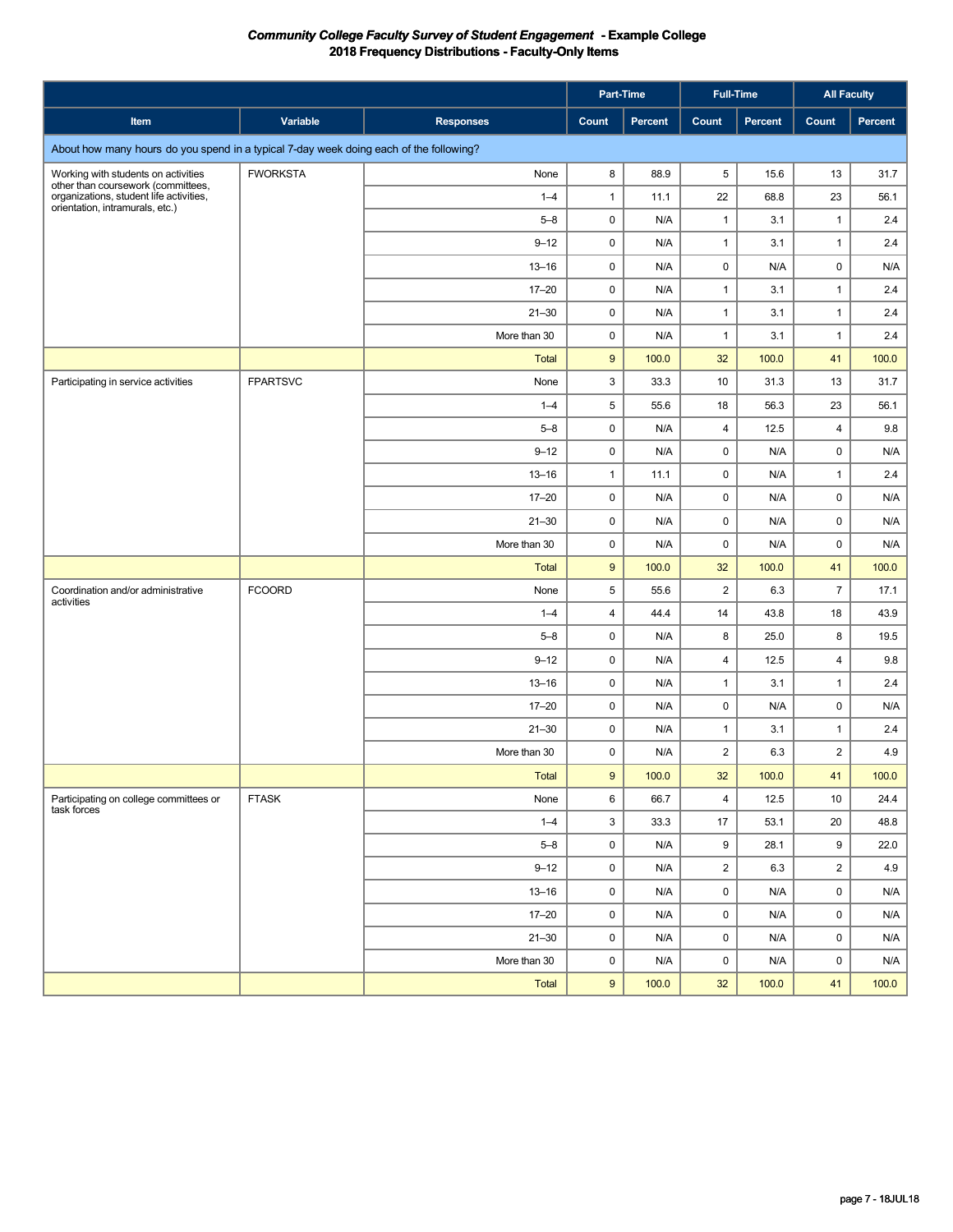|                                                                                                  |                  |                  | Part-Time               |         | <b>Full-Time</b> |                | <b>All Faculty</b>      |         |  |  |
|--------------------------------------------------------------------------------------------------|------------------|------------------|-------------------------|---------|------------------|----------------|-------------------------|---------|--|--|
| Item                                                                                             | Variable         | <b>Responses</b> | Count                   | Percent | Count            | <b>Percent</b> | Count                   | Percent |  |  |
| About how many hours do you spend in a typical 7-day week doing each of the following?           |                  |                  |                         |         |                  |                |                         |         |  |  |
| Mentoring other faculty                                                                          | <b>FMENT</b>     | None             | 8                       | 88.9    | 15               | 46.9           | 23                      | 56.1    |  |  |
|                                                                                                  |                  | $1 - 4$          | $\mathbf{1}$            | 11.1    | 12               | 37.5           | 13                      | 31.7    |  |  |
|                                                                                                  |                  | $5 - 8$          | 0                       | N/A     | 4                | 12.5           | $\overline{\mathbf{4}}$ | 9.8     |  |  |
|                                                                                                  |                  | $9 - 12$         | 0                       | N/A     | $\mathbf{1}$     | 3.1            | $\mathbf{1}$            | 2.4     |  |  |
|                                                                                                  |                  | $13 - 16$        | 0                       | N/A     | $\pmb{0}$        | N/A            | 0                       | N/A     |  |  |
|                                                                                                  |                  | $17 - 20$        | 0                       | N/A     | $\pmb{0}$        | N/A            | 0                       | N/A     |  |  |
|                                                                                                  |                  | $21 - 30$        | 0                       | N/A     | $\pmb{0}$        | N/A            | 0                       | N/A     |  |  |
|                                                                                                  |                  | More than 30     | 0                       | N/A     | $\mathsf 0$      | N/A            | 0                       | N/A     |  |  |
|                                                                                                  |                  | <b>Total</b>     | 9                       | 100.0   | 32               | 100.0          | 41                      | 100.0   |  |  |
|                                                                                                  |                  |                  |                         |         |                  |                |                         |         |  |  |
| Is professional development available                                                            | <b>PDAVAIL</b>   | No               | 0                       | N/A     | $\overline{c}$   | 6.1            | $\sqrt{2}$              | 4.8     |  |  |
| to you at this college?                                                                          |                  | Yes              | 9                       | 100.0   | 30               | 90.9           | 39                      | 92.9    |  |  |
|                                                                                                  |                  | I don't know     | 0                       | N/A     | $\mathbf{1}$     | 3.0            | $\mathbf{1}$            | 2.4     |  |  |
|                                                                                                  |                  | <b>Total</b>     | 9                       | 100.0   | 33               | 100.0          | 42                      | 100.0   |  |  |
|                                                                                                  |                  |                  |                         |         |                  |                |                         |         |  |  |
| In the past 12 months, have you<br>participated in professional<br>development for this college? | <b>PDPARTIC</b>  | No               | $\overline{c}$          | 22.2    | $\overline{2}$   | 6.1            | $\overline{4}$          | 9.5     |  |  |
|                                                                                                  |                  | Yes              | $\overline{7}$          | 77.8    | 31               | 93.9           | 38                      | 90.5    |  |  |
|                                                                                                  |                  | <b>Total</b>     | $\boldsymbol{9}$        | 100.0   | 33               | 100.0          | 42                      | 100.0   |  |  |
| IF YOU ANSWERED "YES" TO THE<br>VARIABLE PDPARTIC: Was it                                        | PDPARTVAL        | No               | 0                       | N/A     | 3                | 9.7            | 3                       | 7.9     |  |  |
| valuable?                                                                                        |                  | Yes              | $\overline{7}$          | 100.0   | 28               | 90.3           | 35                      | 92.1    |  |  |
|                                                                                                  |                  | <b>Total</b>     | $\overline{7}$          | 100.0   | 31               | 100.0          | 38                      | 100.0   |  |  |
|                                                                                                  |                  |                  |                         |         |                  |                |                         |         |  |  |
| Is professional development required                                                             | PDREQD           | No               | 4                       | 44.4    | $\overline{4}$   | 12.1           | 8                       | 19.0    |  |  |
| as a part of your teaching role at this<br>college?                                              |                  | Yes              | 3                       | 33.3    | 29               | 87.9           | 32                      | 76.2    |  |  |
|                                                                                                  |                  | I don't know     | $\overline{\mathbf{c}}$ | 22.2    | 0                | N/A            | $\overline{\mathbf{c}}$ | 4.8     |  |  |
|                                                                                                  |                  | <b>Total</b>     | $9\,$                   | 100.0   | 33               | 100.0          | 42                      | 100.0   |  |  |
|                                                                                                  |                  |                  |                         |         |                  |                |                         |         |  |  |
| Do you receive release time from                                                                 | <b>PDRELTIME</b> | No               | 6                       | 66.7    | 18               | 54.5           | 24                      | 57.1    |  |  |
| class when you participate in<br>professional development for this                               |                  | Yes              | 0                       | N/A     | 5                | 15.2           | $5\phantom{.0}$         | 11.9    |  |  |
| college?                                                                                         |                  | Sometimes        | $\overline{\mathbf{c}}$ | 22.2    | 5                | 15.2           | $\overline{7}$          | 16.7    |  |  |
|                                                                                                  |                  | I don't know     | $\mathbf{1}$            | 11.1    | 5                | 15.2           | 6                       | 14.3    |  |  |
|                                                                                                  |                  | Total            | 9                       | 100.0   | 33               | 100.0          | 42                      | 100.0   |  |  |
|                                                                                                  |                  |                  |                         |         |                  |                |                         |         |  |  |
| Does this college pay for professional                                                           | PDCOLPAY         | No               | $\mathbf{1}$            | 11.1    | 6                | 18.2           | $\overline{7}$          | 16.7    |  |  |
| development that you participate in<br>offsite?                                                  |                  | Yes              | 0                       | N/A     | $\overline{7}$   | 21.2           | $\overline{7}$          | 16.7    |  |  |
|                                                                                                  |                  | Sometimes        | $\overline{4}$          | 44.4    | 19               | 57.6           | 23                      | 54.8    |  |  |
|                                                                                                  |                  | I don't know     | $\overline{4}$          | 44.4    | $\mathbf{1}$     | 3.0            | 5                       | 11.9    |  |  |
|                                                                                                  |                  | Total            | $\boldsymbol{9}$        | 100.0   | 33               | 100.0          | 42                      | 100.0   |  |  |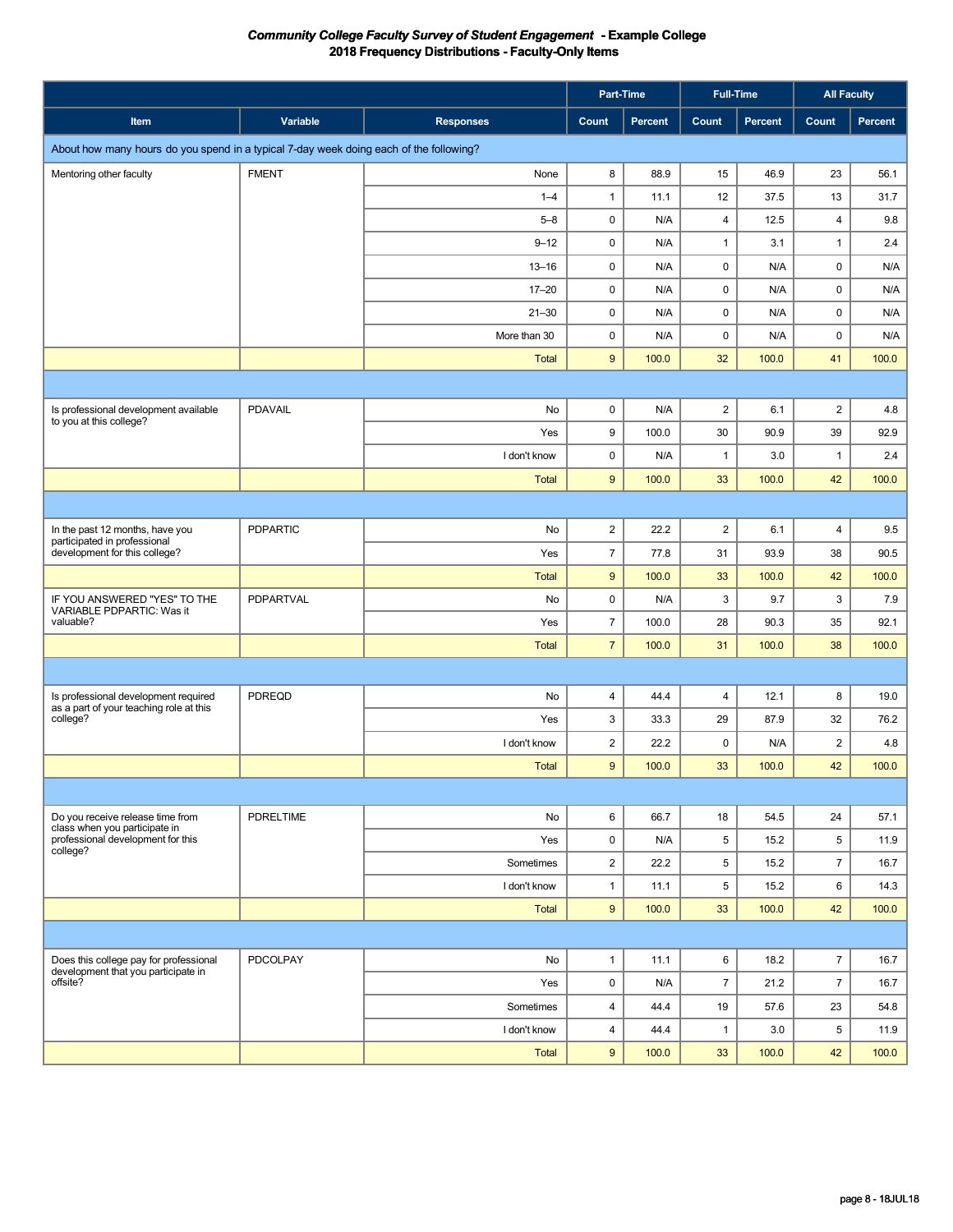|                                                                                                       |                  |                  |                         | Part-Time               | <b>Full-Time</b>        |                | <b>All Faculty</b>      |                |
|-------------------------------------------------------------------------------------------------------|------------------|------------------|-------------------------|-------------------------|-------------------------|----------------|-------------------------|----------------|
| Item                                                                                                  | Variable         | <b>Responses</b> | Count                   | Percent                 | Count                   | <b>Percent</b> | Count                   | <b>Percent</b> |
|                                                                                                       |                  |                  |                         |                         |                         |                |                         |                |
| IF YOU ANSWERED "YES" or                                                                              | PDCOLPAYALL      | No               | 1                       | 25.0                    | 4                       | 15.4           | 5                       | 16.7           |
| "SOMETIMES" TO THE VARIABLE<br>PDCOLPAY: When your professional<br>development is paid for by this    |                  | Yes              | 0                       | N/A                     | $\overline{7}$          | 26.9           | $\overline{7}$          | 23.3           |
| college, are all related expenses<br>covered?                                                         |                  | Sometimes        | 3                       | 75.0                    | 15                      | 57.7           | 18                      | 60.0           |
|                                                                                                       |                  | <b>Total</b>     | $\overline{4}$          | 100.0                   | 26                      | 100.0          | 30                      | 100.0          |
| In your selected course section, on average, what percentage of class time is spent on the following? |                  |                  |                         |                         |                         |                |                         |                |
| Lecture                                                                                               | <b>LECTURE</b>   | $0\%$            | 0                       | N/A                     | 0                       | N/A            | $\mathbf 0$             | N/A            |
|                                                                                                       |                  | 1 to 9%          | 0                       | N/A                     | $\overline{4}$          | 12.5           | $\overline{4}$          | 9.8            |
|                                                                                                       |                  | 10 to 19%        | $\overline{\mathbf{c}}$ | 22.2                    | $\overline{2}$          | 6.3            | $\overline{4}$          | 9.8            |
|                                                                                                       |                  | 20 to 29%        | 0                       | N/A                     | 9                       | 28.1           | 9                       | 22.0           |
|                                                                                                       |                  | 30 to 39%        | 2                       | 22.2                    | $\overline{4}$          | 12.5           | 6                       | 14.6           |
|                                                                                                       |                  | 40 to 49%        | 3                       | 33.3                    | 5                       | 15.6           | 8                       | 19.5           |
|                                                                                                       |                  | 50 to 74%        | 0                       | N/A                     | 6                       | 18.8           | 6                       | 14.6           |
|                                                                                                       |                  | 75 to 100%       | 2                       | 22.2                    | $\mathbf{1}$            | 3.1            | 3                       | 7.3            |
|                                                                                                       |                  | N/A              | 0                       | N/A                     | $\mathbf{1}$            | 3.1            | $\mathbf{1}$            | 2.4            |
|                                                                                                       |                  | <b>Total</b>     | 9                       | 100.0                   | 32                      | 100.0          | 41                      | 100.0          |
| Teacher-led discussion                                                                                | <b>TCHRLDDIS</b> | 0%               | 0                       | N/A                     | 0                       | N/A            | $\mathbf 0$             | N/A            |
|                                                                                                       |                  | 1 to 9%          | 1                       | 11.1                    | 3                       | 9.4            | $\overline{4}$          | 9.8            |
|                                                                                                       |                  | 10 to 19%        | $\overline{c}$          | 22.2                    | $\overline{7}$          | 21.9           | 9                       | 22.0           |
|                                                                                                       |                  | 20 to 29%        | 4                       | 44.4                    | 8                       | 25.0           | 12                      | 29.3           |
|                                                                                                       |                  | 30 to 39%        | 0                       | N/A                     | 6                       | 18.8           | 6                       | 14.6           |
|                                                                                                       |                  | 40 to 49%        | 1                       | 11.1                    | 3                       | 9.4            | $\overline{4}$          | 9.8            |
|                                                                                                       |                  | 50 to 74%        | 0                       | N/A                     | 3                       | 9.4            | 3                       | 7.3            |
|                                                                                                       |                  | 75 to 100%       | 1                       | 11.1                    | $\overline{2}$          | 6.3            | 3                       | 7.3            |
|                                                                                                       |                  | N/A              | 0                       | N/A                     | 0                       | N/A            | 0                       | N/A            |
|                                                                                                       |                  | <b>Total</b>     | 9                       | 100.0                   | 32                      | 100.0          | 41                      | 100.0          |
| Teacher-student shared responsibility<br>(seminar, discussion, etc.)                                  | SHRTCHRSTU       | 0%               | 0                       | $\mathsf{N}/\mathsf{A}$ | $\overline{\mathbf{c}}$ | 6.7            | $\overline{\mathbf{c}}$ | 5.1            |
|                                                                                                       |                  | 1 to 9%          | $\overline{\mathbf{c}}$ | 22.2                    | $\overline{4}$          | 13.3           | 6                       | 15.4           |
|                                                                                                       |                  | 10 to 19%        | 3                       | 33.3                    | 11                      | 36.7           | 14                      | 35.9           |
|                                                                                                       |                  | 20 to 29%        | 3                       | 33.3                    | $\boldsymbol{7}$        | 23.3           | $10$                    | 25.6           |
|                                                                                                       |                  | 30 to 39%        | 0                       | N/A                     | $\overline{c}$          | 6.7            | $\overline{\mathbf{c}}$ | 5.1            |
|                                                                                                       |                  | 40 to 49%        | $\mathbf{1}$            | 11.1                    | $\overline{2}$          | 6.7            | 3                       | 7.7            |
|                                                                                                       |                  | 50 to 74%        | 0                       | N/A                     | $\pmb{0}$               | N/A            | 0                       | N/A            |
|                                                                                                       |                  | 75 to 100%       | 0                       | N/A                     | $\mathbf{1}$            | 3.3            | $\mathbf{1}$            | 2.6            |
|                                                                                                       |                  | N/A              | 0                       | N/A                     | $\mathbf{1}$            | 3.3            | $\mathbf{1}$            | 2.6            |
|                                                                                                       |                  | Total            | $\boldsymbol{9}$        | 100.0                   | 30 <sup>°</sup>         | 100.0          | 39                      | 100.0          |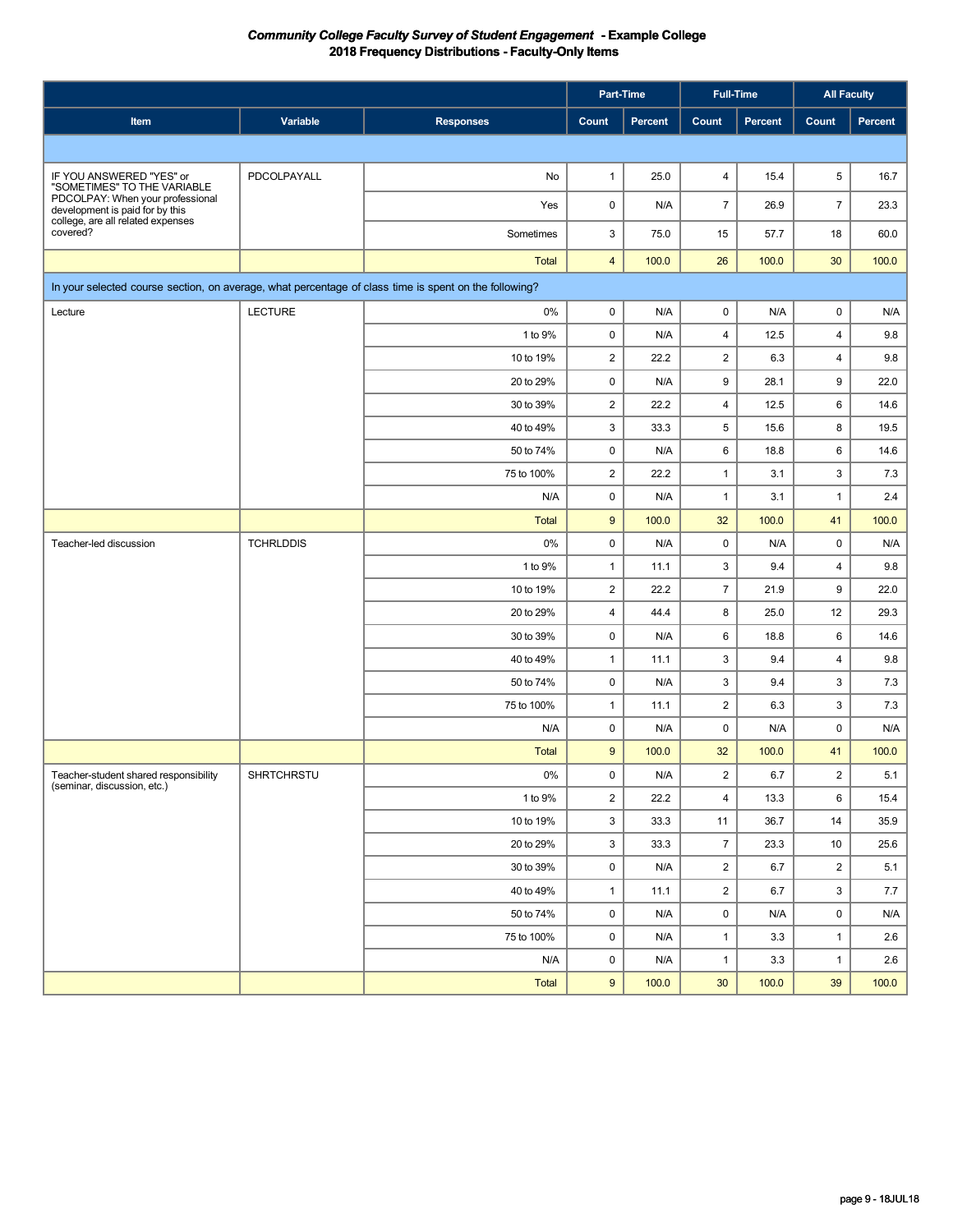|                                                                                                       |                   |                  | Part-Time               |         |                         | <b>Full-Time</b> |                 | <b>All Faculty</b>      |
|-------------------------------------------------------------------------------------------------------|-------------------|------------------|-------------------------|---------|-------------------------|------------------|-----------------|-------------------------|
| Item                                                                                                  | Variable          | <b>Responses</b> | Count                   | Percent | Count                   | Percent          | Count           | Percent                 |
| In your selected course section, on average, what percentage of class time is spent on the following? |                   |                  |                         |         |                         |                  |                 |                         |
| Student technology use                                                                                | <b>TECHUSE</b>    | 0%               | 0                       | N/A     | $\overline{4}$          | 13.3             | $\overline{4}$  | 10.3                    |
|                                                                                                       |                   | 1 to 9%          | $\mathbf 2$             | 22.2    | 14                      | 46.7             | 16              | 41.0                    |
|                                                                                                       |                   | 10 to 19%        | $\overline{2}$          | 22.2    | $\,$ 5 $\,$             | 16.7             | $\overline{7}$  | 17.9                    |
|                                                                                                       |                   | 20 to 29%        | 3                       | 33.3    | $\overline{\mathbf{4}}$ | 13.3             | $\overline{7}$  | 17.9                    |
|                                                                                                       |                   | 30 to 39%        | $\mathsf 0$             | N/A     | $\mathbf{1}$            | 3.3              | $\mathbf{1}$    | 2.6                     |
|                                                                                                       |                   | 40 to 49%        | $\mathsf 0$             | N/A     | $\pmb{0}$               | N/A              | $\pmb{0}$       | $\mathsf{N}/\mathsf{A}$ |
|                                                                                                       |                   | 50 to 74%        | $\pmb{0}$               | N/A     | $\mathbf 2$             | 6.7              | $\mathbf 2$     | 5.1                     |
|                                                                                                       |                   | 75 to 100%       | $\mathbf{1}$            | 11.1    | $\mathsf{O}\xspace$     | N/A              | $\mathbf{1}$    | 2.6                     |
|                                                                                                       |                   | N/A              | $\mathbf{1}$            | 11.1    | $\mathsf 0$             | N/A              | $\mathbf{1}$    | 2.6                     |
|                                                                                                       |                   | Total            | $\boldsymbol{9}$        | 100.0   | 30                      | 100.0            | 39              | 100.0                   |
| Small group activities                                                                                | SMGRPACTIV        | 0%               | $\overline{2}$          | 22.2    | $\overline{2}$          | 6.5              | $\overline{4}$  | 10.0                    |
|                                                                                                       |                   | 1 to 9%          | $\mathbf{1}$            | 11.1    | 9                       | 29.0             | $10$            | 25.0                    |
|                                                                                                       |                   | 10 to 19%        | $\mathbf{1}$            | 11.1    | 11                      | 35.5             | 12              | 30.0                    |
|                                                                                                       |                   | 20 to 29%        | $\overline{\mathbf{c}}$ | 22.2    | $\,6\,$                 | 19.4             | 8               | 20.0                    |
|                                                                                                       |                   | 30 to 39%        | 3                       | 33.3    | $\overline{2}$          | 6.5              | $5\phantom{.0}$ | 12.5                    |
|                                                                                                       |                   | 40 to 49%        | $\mathsf 0$             | N/A     | $\mathbf{1}$            | 3.2              | $\mathbf{1}$    | $2.5\,$                 |
|                                                                                                       |                   | 50 to 74%        | 0                       | N/A     | $\pmb{0}$               | N/A              | $\mathbf 0$     | N/A                     |
|                                                                                                       |                   | 75 to 100%       | $\mathsf 0$             | N/A     | $\mathsf 0$             | N/A              | $\mathsf 0$     | N/A                     |
|                                                                                                       |                   | N/A              | 0                       | N/A     | $\mathsf 0$             | N/A              | $\mathsf 0$     | N/A                     |
|                                                                                                       |                   | <b>Total</b>     | $\boldsymbol{9}$        | 100.0   | 31                      | 100.0            | 40              | 100.0                   |
| Student presentations                                                                                 | <b>PCTSTUPRES</b> | $0\%$            | 3                       | 33.3    | 6                       | 18.8             | 9               | 22.0                    |
|                                                                                                       |                   | 1 to 9%          | 3                       | 33.3    | 14                      | 43.8             | 17              | 41.5                    |
|                                                                                                       |                   | 10 to 19%        | $\mathsf 0$             | N/A     | 9                       | 28.1             | 9               | 22.0                    |
|                                                                                                       |                   | 20 to 29%        | $\mathbf{1}$            | 11.1    | $\overline{c}$          | 6.3              | 3               | 7.3                     |
|                                                                                                       |                   | 30 to 39%        | 0                       | N/A     | $\mathbf 0$             | N/A              | $\mathsf 0$     | $\mathsf{N}/\mathsf{A}$ |
|                                                                                                       |                   | 40 to 49%        | $\overline{\mathbf{c}}$ | 22.2    | $\pmb{0}$               | N/A              | $\mathbf 2$     | 4.9                     |
|                                                                                                       |                   | 50 to 74%        | $\mathbf 0$             | N/A     | $\pmb{0}$               | N/A              | $\mathbf 0$     | N/A                     |
|                                                                                                       |                   | 75 to 100%       | $\mathsf 0$             | N/A     | $\mathsf{O}\xspace$     | N/A              | $\mathsf 0$     | N/A                     |
|                                                                                                       |                   | N/A              | 0                       | N/A     | $\mathbf{1}$            | 3.1              | $\mathbf{1}$    | 2.4                     |
|                                                                                                       |                   | Total            | $\boldsymbol{9}$        | 100.0   | 32                      | 100.0            | 41              | 100.0                   |
| In-class writing                                                                                      | <b>INCLWRIT</b>   | $0\%$            | $\overline{2}$          | 22.2    | 13                      | 40.6             | 15              | 36.6                    |
|                                                                                                       |                   | 1 to 9%          | $\overline{2}$          | 22.2    | 12                      | 37.5             | 14              | 34.1                    |
|                                                                                                       |                   | 10 to 19%        | $\overline{c}$          | 22.2    | $\overline{c}$          | 6.3              | $\overline{4}$  | 9.8                     |
|                                                                                                       |                   | 20 to 29%        | $\mathbf{1}$            | 11.1    | $\mathbf{1}$            | 3.1              | $\overline{c}$  | 4.9                     |
|                                                                                                       |                   | 30 to 39%        | $\mathbf{1}$            | 11.1    | $\overline{\mathbf{c}}$ | 6.3              | 3               | 7.3                     |
|                                                                                                       |                   | 40 to 49%        | 0                       | N/A     | $\mathbf 0$             | N/A              | $\mathsf 0$     | N/A                     |
|                                                                                                       |                   | 50 to 74%        | 0                       | N/A     | $\mathbf{1}$            | 3.1              | $\mathbf{1}$    | 2.4                     |
|                                                                                                       |                   | 75 to 100%       | 0                       | N/A     | $\mathbf 0$             | N/A              | 0               | N/A                     |
|                                                                                                       |                   | N/A              | $\mathbf{1}$            | 11.1    | $\mathbf{1}$            | 3.1              | $\overline{c}$  | 4.9                     |
|                                                                                                       |                   | Total            | 9                       | 100.0   | 32                      | 100.0            | 41              | 100.0                   |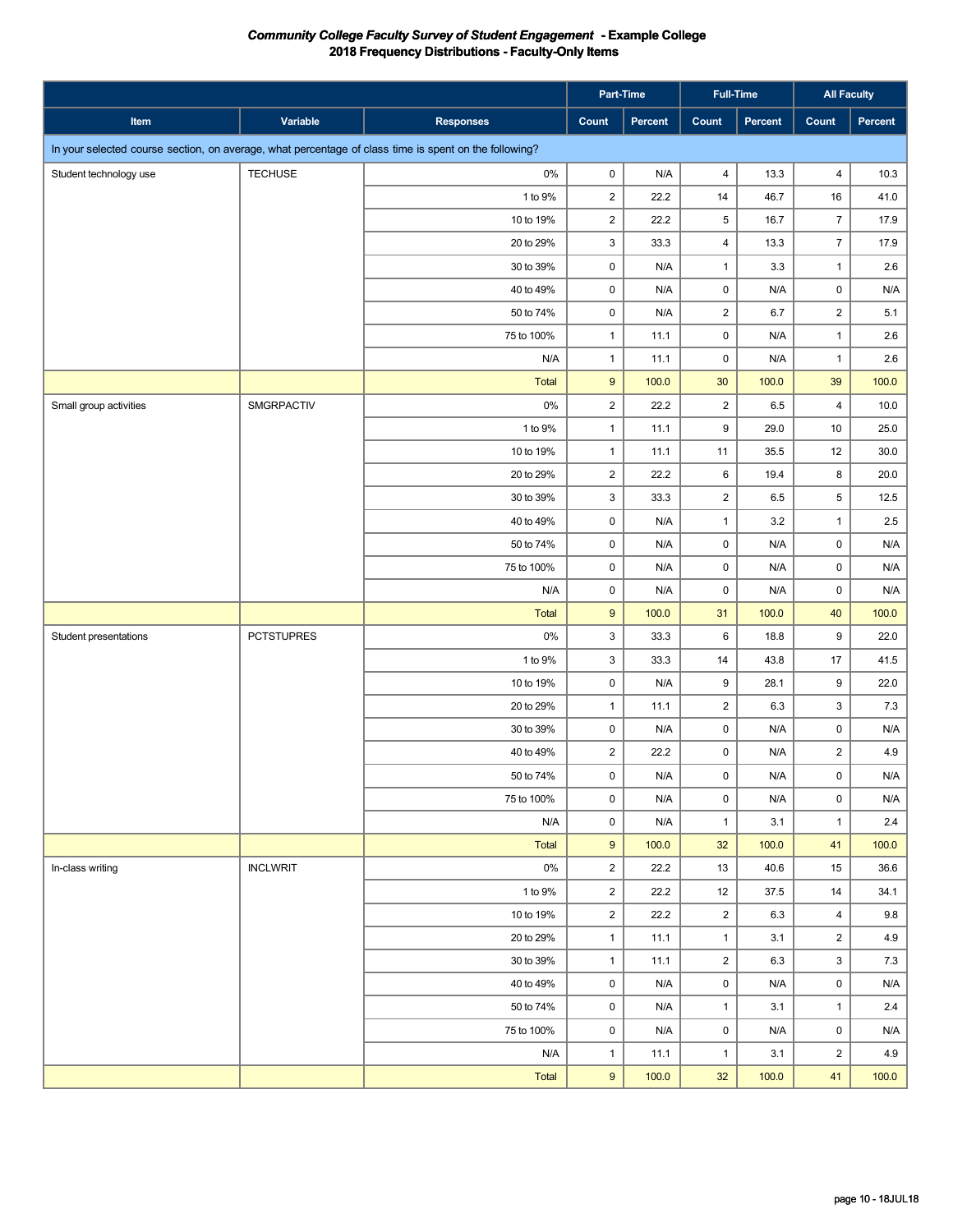|                                                                                                       |                     |                  |                         | Part-Time |                         | <b>Full-Time</b> |                         | <b>All Faculty</b> |
|-------------------------------------------------------------------------------------------------------|---------------------|------------------|-------------------------|-----------|-------------------------|------------------|-------------------------|--------------------|
| Item                                                                                                  | Variable            | <b>Responses</b> | Count                   | Percent   | Count                   | Percent          | <b>Count</b>            | Percent            |
| In your selected course section, on average, what percentage of class time is spent on the following? |                     |                  |                         |           |                         |                  |                         |                    |
| Testing and evaluation                                                                                | <b>EVALUATE</b>     | $0\%$            | $\mathbf{1}$            | 11.1      | $\mathbf{1}$            | 3.2              | $\overline{2}$          | 5.0                |
|                                                                                                       |                     | 1 to 9%          | $\mathbf{1}$            | 11.1      | 14                      | 45.2             | 15                      | 37.5               |
|                                                                                                       |                     | 10 to 19%        | 6                       | 66.7      | 8                       | 25.8             | 14                      | 35.0               |
|                                                                                                       |                     | 20 to 29%        | $\mathbf{1}$            | 11.1      | $\overline{\mathbf{4}}$ | 12.9             | 5                       | 12.5               |
|                                                                                                       |                     | 30 to 39%        | $\mathsf 0$             | N/A       | $\overline{2}$          | 6.5              | $\overline{c}$          | 5.0                |
|                                                                                                       |                     | 40 to 49%        | $\mathsf 0$             | N/A       | $\mathbf{1}$            | 3.2              | $\mathbf{1}$            | 2.5                |
|                                                                                                       |                     | 50 to 74%        | $\mathsf 0$             | N/A       | $\pmb{0}$               | N/A              | 0                       | N/A                |
|                                                                                                       |                     | 75 to 100%       | $\mathsf 0$             | N/A       | $\mathbf{1}$            | 3.2              | $\mathbf{1}$            | 2.5                |
|                                                                                                       |                     | N/A              | 0                       | N/A       | $\mathbf 0$             | N/A              | $\mathbf 0$             | N/A                |
|                                                                                                       |                     | <b>Total</b>     | $9\,$                   | 100.0     | 31                      | 100.0            | 40                      | 100.0              |
| Performances in applied and fine arts<br>(dance, drama, music)                                        | <b>PERFORMANCE</b>  | 0%               | 8                       | 88.9      | 19                      | 59.4             | 27                      | 65.9               |
|                                                                                                       |                     | 1 to 9%          | $\mathbf{1}$            | 11.1      | $\mathbf{1}$            | 3.1              | $\overline{2}$          | 4.9                |
|                                                                                                       |                     | 10 to 19%        | 0                       | N/A       | $\mathbf{1}$            | 3.1              | $\mathbf{1}$            | 2.4                |
|                                                                                                       |                     | 20 to 29%        | $\mathsf 0$             | N/A       | $\mathbf{1}$            | 3.1              | $\mathbf{1}$            | 2.4                |
|                                                                                                       |                     | 30 to 39%        | 0                       | N/A       | $\pmb{0}$               | N/A              | 0                       | N/A                |
|                                                                                                       |                     | 40 to 49%        | $\mathsf 0$             | N/A       | $\mathbf{1}$            | 3.1              | $\mathbf{1}$            | 2.4                |
|                                                                                                       |                     | 50 to 74%        | 0                       | N/A       | $\pmb{0}$               | N/A              | 0                       | N/A                |
|                                                                                                       |                     | 75 to 100%       | $\pmb{0}$               | N/A       | $\mathsf 0$             | N/A              | $\mathbf 0$             | N/A                |
|                                                                                                       |                     | N/A              | 0                       | N/A       | 9                       | 28.1             | 9                       | 22.0               |
|                                                                                                       |                     | <b>Total</b>     | $9\,$                   | 100.0     | 32                      | 100.0            | 41                      | 100.0              |
| Experiential (labs, field work, art<br>exhibits, clinical placements,                                 | <b>EXPERIENTIAL</b> | $0\%$            | 5                       | 55.6      | $\overline{7}$          | 21.9             | 12                      | 29.3               |
| internships)                                                                                          |                     | 1 to 9%          | $\overline{\mathbf{c}}$ | 22.2      | 3                       | 9.4              | 5                       | 12.2               |
|                                                                                                       |                     | 10 to 19%        | 0                       | N/A       | 3                       | 9.4              | 3                       | 7.3                |
|                                                                                                       |                     | 20 to 29%        | $\mathbf{1}$            | 11.1      | 5                       | 15.6             | 6                       | 14.6               |
|                                                                                                       |                     | 30 to 39%        | $\mathbf{1}$            | 11.1      | $\mathbf{1}$            | 3.1              | $\overline{\mathbf{c}}$ | 4.9                |
|                                                                                                       |                     | 40 to 49%        | 0                       | N/A       | $\overline{\mathbf{c}}$ | 6.3              | $\overline{\mathbf{c}}$ | 4.9                |
|                                                                                                       |                     | 50 to 74%        | $\mathbf 0$             | N/A       | $\mathbf{3}$            | 9.4              | 3                       | 7.3                |
|                                                                                                       |                     | 75 to 100%       | 0                       | N/A       | $\mathbf{1}$            | 3.1              | $\mathbf{1}$            | 2.4                |
|                                                                                                       |                     | N/A              | 0                       | N/A       | $\overline{7}$          | 21.9             | $\overline{7}$          | 17.1               |
|                                                                                                       |                     | Total            | $9\,$                   | 100.0     | 32                      | 100.0            | 41                      | 100.0              |
| Hands-on practice                                                                                     | <b>HANDSON</b>      | $0\%$            | $\overline{2}$          | 22.2      | $\overline{2}$          | 6.3              | $\overline{4}$          | 9.8                |
|                                                                                                       |                     | 1 to 9%          | $\overline{2}$          | 22.2      | 3                       | 9.4              | 5                       | 12.2               |
|                                                                                                       |                     | 10 to 19%        | $\mathbf{1}$            | 11.1      | 5                       | 15.6             | 6                       | 14.6               |
|                                                                                                       |                     | 20 to 29%        | $\mathbf{1}$            | 11.1      | $\overline{7}$          | 21.9             | 8                       | 19.5               |
|                                                                                                       |                     | 30 to 39%        | $\overline{c}$          | 22.2      | 0                       | N/A              | $\overline{c}$          | 4.9                |
|                                                                                                       |                     | 40 to 49%        | 0                       | N/A       | $\overline{7}$          | 21.9             | $\overline{7}$          | 17.1               |
|                                                                                                       |                     | 50 to 74%        | 0                       | N/A       | $\overline{4}$          | 12.5             | $\overline{4}$          | 9.8                |
|                                                                                                       |                     | 75 to 100%       | $\mathbf{1}$            | 11.1      | $\overline{2}$          | 6.3              | 3                       | 7.3                |
|                                                                                                       |                     | N/A              | 0                       | N/A       | $\overline{2}$          | 6.3              | $\overline{2}$          | 4.9                |
|                                                                                                       |                     | Total            | 9                       | 100.0     | 32                      | 100.0            | 41                      | 100.0              |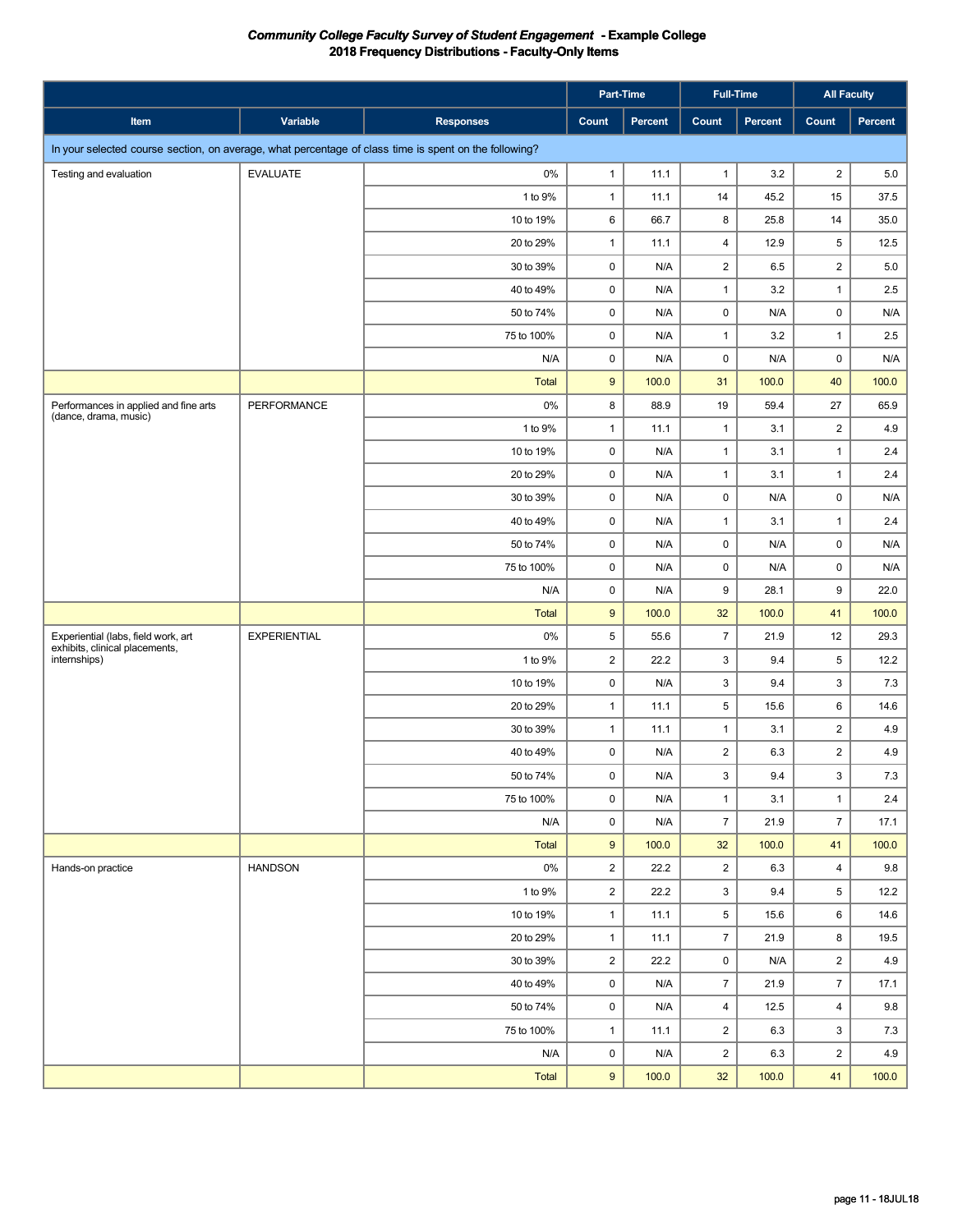|                                                                               |                   |                                                                                                                                | Part-Time               |                | <b>Full-Time</b> |                | <b>All Faculty</b> |         |
|-------------------------------------------------------------------------------|-------------------|--------------------------------------------------------------------------------------------------------------------------------|-------------------------|----------------|------------------|----------------|--------------------|---------|
| Item                                                                          | Variable          | <b>Responses</b>                                                                                                               | Count                   | <b>Percent</b> | Count            | <b>Percent</b> | Count              | Percent |
|                                                                               |                   | During the current academic year, which of the following are part of your teaching role at this college? (Mark all that apply) |                         |                |                  |                |                    |         |
| Academic advising                                                             | <b>FACAADV</b>    | Not marked                                                                                                                     | 5                       | 83.3           | 6                | 18.8           | 11                 | 28.9    |
|                                                                               |                   | Marked                                                                                                                         | $\mathbf{1}$            | 16.7           | 26               | 81.3           | 27                 | 71.1    |
|                                                                               |                   | <b>Total</b>                                                                                                                   | $6\phantom{1}$          | 100.0          | 32               | 100.0          | 38                 | 100.0   |
| Accelerated developmental education                                           | <b>ACCDEVED</b>   | Not marked                                                                                                                     | 4                       | 66.7           | 27               | 84.4           | 31                 | 81.6    |
|                                                                               |                   | Marked                                                                                                                         | $\overline{\mathbf{c}}$ | 33.3           | 5                | 15.6           | $\overline{7}$     | 18.4    |
|                                                                               |                   | <b>Total</b>                                                                                                                   | $6\phantom{1}$          | 100.0          | 32               | 100.0          | 38                 | 100.0   |
| Capstone course (culminating a                                                | <b>FCAPSTONE</b>  | Not marked                                                                                                                     | 6                       | 100.0          | 25               | 78.1           | 31                 | 81.6    |
| program or integrating a series of<br>courses)                                |                   | Marked                                                                                                                         | 0                       | N/A            | $\overline{7}$   | 21.9           | $\overline{7}$     | 18.4    |
|                                                                               |                   | <b>Total</b>                                                                                                                   | $6\phantom{1}$          | 100.0          | 32               | 100.0          | 38                 | 100.0   |
| Clinical or other field supervision of<br>student work                        | <b>FCLINIC</b>    | Not marked                                                                                                                     | 5                       | 83.3           | 27               | 84.4           | 32                 | 84.2    |
|                                                                               |                   | Marked                                                                                                                         | 1                       | 16.7           | 5                | 15.6           | 6                  | 15.8    |
|                                                                               |                   | <b>Total</b>                                                                                                                   | $6\phantom{1}$          | 100.0          | 32               | 100.0          | 38                 | 100.0   |
| College orientation                                                           | <b>COLORIENT</b>  | Not marked                                                                                                                     | 5                       | 83.3           | 26               | 81.3           | 31                 | 81.6    |
|                                                                               |                   | Marked                                                                                                                         | 1                       | 16.7           | 6                | 18.8           | $\overline{7}$     | 18.4    |
|                                                                               |                   | <b>Total</b>                                                                                                                   | $6\phantom{1}$          | 100.0          | 32               | 100.0          | 38                 | 100.0   |
| Community-based projects (service<br>learning activities incorporated into    | <b>SRVCLEARN</b>  | Not marked                                                                                                                     | 6                       | 100.0          | 24               | 75.0           | 30                 | 78.9    |
| course(s)                                                                     |                   | Marked                                                                                                                         | 0                       | N/A            | 8                | 25.0           | 8                  | 21.1    |
|                                                                               |                   | <b>Total</b>                                                                                                                   | $6\phantom{1}$          | 100.0          | 32               | 100.0          | 38                 | 100.0   |
| Distance learning course                                                      | <b>FDISTANC</b>   | Not marked                                                                                                                     | 4                       | 66.7           | 15               | 46.9           | 19                 | 50.0    |
|                                                                               |                   | Marked                                                                                                                         | $\overline{c}$          | 33.3           | 17               | 53.1           | 19                 | 50.0    |
|                                                                               |                   | <b>Total</b>                                                                                                                   | $6\phantom{1}$          | 100.0          | 32               | 100.0          | 38                 | 100.0   |
| First-year experience program                                                 | <b>FYEPGM</b>     | Not marked                                                                                                                     | 6                       | 100.0          | 31               | 96.9           | 37                 | 97.4    |
|                                                                               |                   | Marked                                                                                                                         | 0                       | N/A            | $\mathbf{1}$     | 3.1            | $\mathbf{1}$       | 2.6     |
|                                                                               |                   | <b>Total</b>                                                                                                                   | $6\phantom{1}$          | 100.0          | 32               | 100.0          | 38                 | 100.0   |
| Independent study                                                             | <b>FINDSTUDY</b>  | Not marked                                                                                                                     | 5                       | 83.3           | 17               | 53.1           | 22                 | 57.9    |
|                                                                               |                   | Marked                                                                                                                         | $\mathbf{1}$            | 16.7           | 15               | 46.9           | 16                 | 42.1    |
|                                                                               |                   | <b>Total</b>                                                                                                                   | 6                       | 100.0          | 32               | 100.0          | 38                 | 100.0   |
| Organized learning community (two or<br>more courses that a group of students | <b>ORGLRNCOMM</b> | Not marked                                                                                                                     | 5                       | 83.3           | 28               | 87.5           | 33                 | 86.8    |
| take together)                                                                |                   | Marked                                                                                                                         | $\mathbf{1}$            | 16.7           | 4                | 12.5           | 5                  | 13.2    |
|                                                                               |                   | Total                                                                                                                          | 6                       | 100.0          | 32               | 100.0          | 38                 | 100.0   |
| Student success course (a course<br>that teaches the skills needed to         | SSC               | Not marked                                                                                                                     | 5                       | 83.3           | 29               | 90.6           | 34                 | 89.5    |
| succeed in college)                                                           |                   | Marked                                                                                                                         | $\mathbf{1}$            | 16.7           | 3                | 9.4            | 4                  | 10.5    |
|                                                                               |                   | Total                                                                                                                          | 6                       | 100.0          | 32               | 100.0          | 38                 | 100.0   |
| Supplemental instruction                                                      | <b>SUPLINSTR</b>  | Not marked                                                                                                                     | 4                       | 66.7           | 25               | 78.1           | 29                 | 76.3    |
|                                                                               |                   | Marked                                                                                                                         | $\overline{2}$          | 33.3           | $\overline{7}$   | 21.9           | 9                  | 23.7    |
|                                                                               |                   | <b>Total</b>                                                                                                                   | 6                       | 100.0          | 32               | 100.0          | 38                 | 100.0   |
| Team teaching                                                                 | <b>FTEAMTEC</b>   | Not marked                                                                                                                     | 5                       | 83.3           | 23               | 71.9           | 28                 | 73.7    |
|                                                                               |                   | Marked                                                                                                                         | $\mathbf{1}$            | 16.7           | 9                | 28.1           | 10                 | 26.3    |
|                                                                               |                   | Total                                                                                                                          | $6\phantom{.}$          | 100.0          | 32               | 100.0          | 38                 | 100.0   |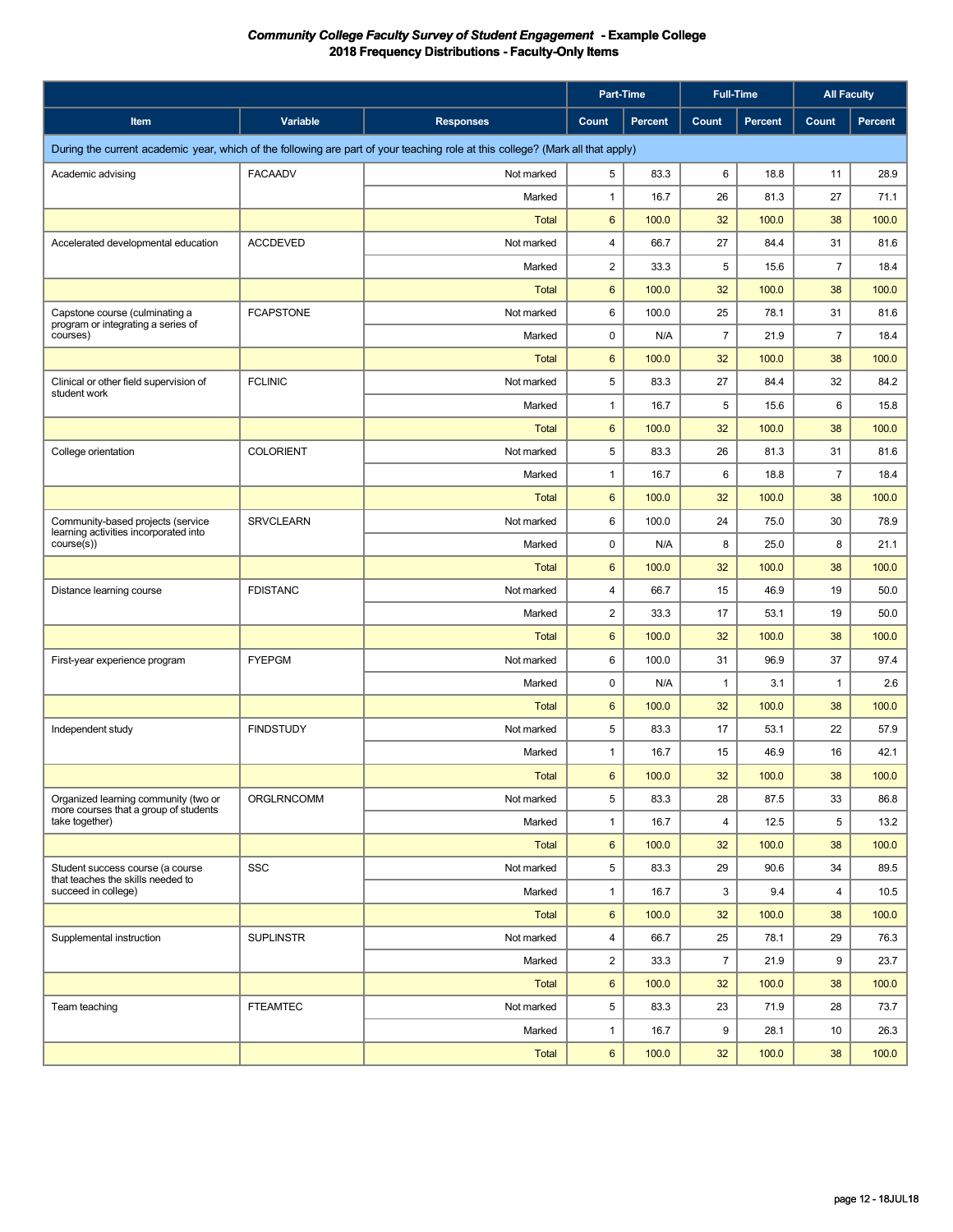|                                                                                                                |                    |                                                                                                                                                                                                                                                                                             | Part-Time               |                | <b>Full-Time</b>        |         |                | <b>All Faculty</b> |
|----------------------------------------------------------------------------------------------------------------|--------------------|---------------------------------------------------------------------------------------------------------------------------------------------------------------------------------------------------------------------------------------------------------------------------------------------|-------------------------|----------------|-------------------------|---------|----------------|--------------------|
| Item                                                                                                           | Variable           | <b>Responses</b>                                                                                                                                                                                                                                                                            | Count                   | <b>Percent</b> | Count                   | Percent | Count          | <b>Percent</b>     |
|                                                                                                                |                    | During the current academic year, which of the following are part of your teaching role at this college? (Mark all that apply)                                                                                                                                                              |                         |                |                         |         |                |                    |
| Tutoring                                                                                                       | <b>TUTORING</b>    | Not marked                                                                                                                                                                                                                                                                                  | 4                       | 66.7           | 20                      | 62.5    | 24             | 63.2               |
|                                                                                                                |                    | Marked                                                                                                                                                                                                                                                                                      | $\overline{2}$          | 33.3           | 12                      | 37.5    | 14             | 36.8               |
|                                                                                                                |                    | <b>Total</b>                                                                                                                                                                                                                                                                                | 6                       | 100.0          | 32                      | 100.0   | 38             | 100.0              |
|                                                                                                                |                    |                                                                                                                                                                                                                                                                                             |                         |                |                         |         |                |                    |
| During the first week of the current<br>academic term in your selected<br>course section did you administer an | <b>INCLASSESS</b>  | No                                                                                                                                                                                                                                                                                          | 6                       | 66.7           | 19                      | 57.6    | 25             | 59.5               |
| in-class assessment to determine your<br>students' preparedness to succeed in<br>the course?                   |                    | Yes                                                                                                                                                                                                                                                                                         | 3                       | 33.3           | 14                      | 42.4    | 17             | 40.5               |
|                                                                                                                |                    | <b>Total</b>                                                                                                                                                                                                                                                                                | 9                       | 100.0          | 33                      | 100.0   | 42             | 100.0              |
|                                                                                                                |                    | IF YOU ANSWERED "YES" TO THE VARIABLE INCLASSESS: In the first week of the current academic term in my selected course section, I used the following methods to<br>administer an in-class assessment to determine my students' preparedness to succeed in the course. (Mark all that apply) |                         |                |                         |         |                |                    |
| A written assessment                                                                                           | <b>INCLWRASSES</b> | Not marked                                                                                                                                                                                                                                                                                  | 2                       | 66.7           | 3                       | 21.4    | 5              | 29.4               |
|                                                                                                                |                    | Marked                                                                                                                                                                                                                                                                                      | $\mathbf{1}$            | 33.3           | 11                      | 78.6    | 12             | 70.6               |
|                                                                                                                |                    | <b>Total</b>                                                                                                                                                                                                                                                                                | 3                       | 100.0          | 14                      | 100.0   | 17             | 100.0              |
| An oral assessment                                                                                             | <b>INCLORAL</b>    | Not marked                                                                                                                                                                                                                                                                                  | $\mathbf{1}$            | 33.3           | 9                       | 64.3    | 10             | 58.8               |
|                                                                                                                |                    | Marked                                                                                                                                                                                                                                                                                      | $\overline{2}$          | 66.7           | 5                       | 35.7    | $\overline{7}$ | 41.2               |
|                                                                                                                |                    | <b>Total</b>                                                                                                                                                                                                                                                                                | 3                       | 100.0          | 14                      | 100.0   | 17             | 100.0              |
| An online assessment                                                                                           | <b>INCLONLINE</b>  | Not marked                                                                                                                                                                                                                                                                                  | 3                       | 100.0          | 8                       | 57.1    | 11             | 64.7               |
|                                                                                                                |                    | Marked                                                                                                                                                                                                                                                                                      | $\mathbf 0$             | N/A            | 6                       | 42.9    | 6              | 35.3               |
|                                                                                                                |                    | <b>Total</b>                                                                                                                                                                                                                                                                                | 3                       | 100.0          | 14                      | 100.0   | 17             | 100.0              |
| A computer-assisted assessment                                                                                 | <b>INCLCOMP</b>    | Not marked                                                                                                                                                                                                                                                                                  | $\overline{\mathbf{c}}$ | 66.7           | 12                      | 85.7    | 14             | 82.4               |
|                                                                                                                |                    | Marked                                                                                                                                                                                                                                                                                      | $\mathbf{1}$            | 33.3           | $\overline{2}$          | 14.3    | 3              | 17.6               |
|                                                                                                                |                    | <b>Total</b>                                                                                                                                                                                                                                                                                | 3                       | 100.0          | 14                      | 100.0   | 17             | 100.0              |
| None of these                                                                                                  | <b>INCLNONE</b>    | Not marked                                                                                                                                                                                                                                                                                  | 3                       | 100.0          | 14                      | 100.0   | 17             | 100.0              |
|                                                                                                                |                    | Marked                                                                                                                                                                                                                                                                                      | $\mathbf 0$             | N/A            | $\mathbf 0$             | N/A     | $\mathbf 0$    | N/A                |
|                                                                                                                |                    | <b>Total</b>                                                                                                                                                                                                                                                                                | 3                       | 100.0          | 14                      | 100.0   | 17             | 100.0              |
|                                                                                                                |                    |                                                                                                                                                                                                                                                                                             |                         |                |                         |         |                |                    |
| IF YOU ANSWERED "YES" TO THE<br>VARIABLE INCLASSESS: Which of the<br>following, if any, is your MOST           | ASSESSACT          | I recommend to a student that he/she<br>use tutoring or other academic service                                                                                                                                                                                                              | $\mathbf{1}$            | 33.3           | 6                       | 42.9    | $\overline{7}$ | 41.2               |
| COMMON action based on results of<br>your in-class assessment if a student<br>is under-prepared?               |                    | I recommend to academic advising or<br>student services that a student be<br>placed in another course or level                                                                                                                                                                              | $\mathbf 0$             | N/A            | $\overline{2}$          | 14.3    | $\overline{2}$ | 11.8               |
|                                                                                                                |                    | I adjust my course pedagogy or<br>approach                                                                                                                                                                                                                                                  | $\overline{2}$          | 66.7           | 4                       | 28.6    | 6              | 35.3               |
|                                                                                                                |                    | I advise a student to drop the course                                                                                                                                                                                                                                                       | 0                       | N/A            | $\mathbf 0$             | N/A     | $\mathbf 0$    | N/A                |
|                                                                                                                |                    | Other                                                                                                                                                                                                                                                                                       | 0                       | N/A            | $\overline{\mathbf{c}}$ | 14.3    | $\overline{2}$ | 11.8               |
|                                                                                                                |                    | <b>Total</b>                                                                                                                                                                                                                                                                                | 3                       | 100.0          | 14                      | 100.0   | 17             | 100.0              |
|                                                                                                                |                    |                                                                                                                                                                                                                                                                                             |                         |                |                         |         |                |                    |
| During the current academic term at<br>this college, about what percentage of                                  | <b>LATEREG</b>     | None                                                                                                                                                                                                                                                                                        | 3                       | 33.3           | 8                       | 24.2    | 11             | 26.2               |
| the students in your selected course<br>section registered after the first class                               |                    | $1 - 10%$                                                                                                                                                                                                                                                                                   | 6                       | 66.7           | 22                      | 66.7    | 28             | 66.7               |
| session?                                                                                                       |                    | 11-25%                                                                                                                                                                                                                                                                                      | 0                       | N/A            | $\mathbf{1}$            | 3.0     | $\mathbf{1}$   | 2.4                |
|                                                                                                                |                    | 26-50%                                                                                                                                                                                                                                                                                      | 0                       | N/A            | 0                       | N/A     | $\mathbf 0$    | N/A                |
|                                                                                                                |                    | More than 50%                                                                                                                                                                                                                                                                               | 0                       | N/A            | $\overline{\mathbf{c}}$ | 6.1     | $\overline{2}$ | 4.8                |
|                                                                                                                |                    | <b>Total</b>                                                                                                                                                                                                                                                                                | 9                       | 100.0          | 33                      | 100.0   | 42             | 100.0              |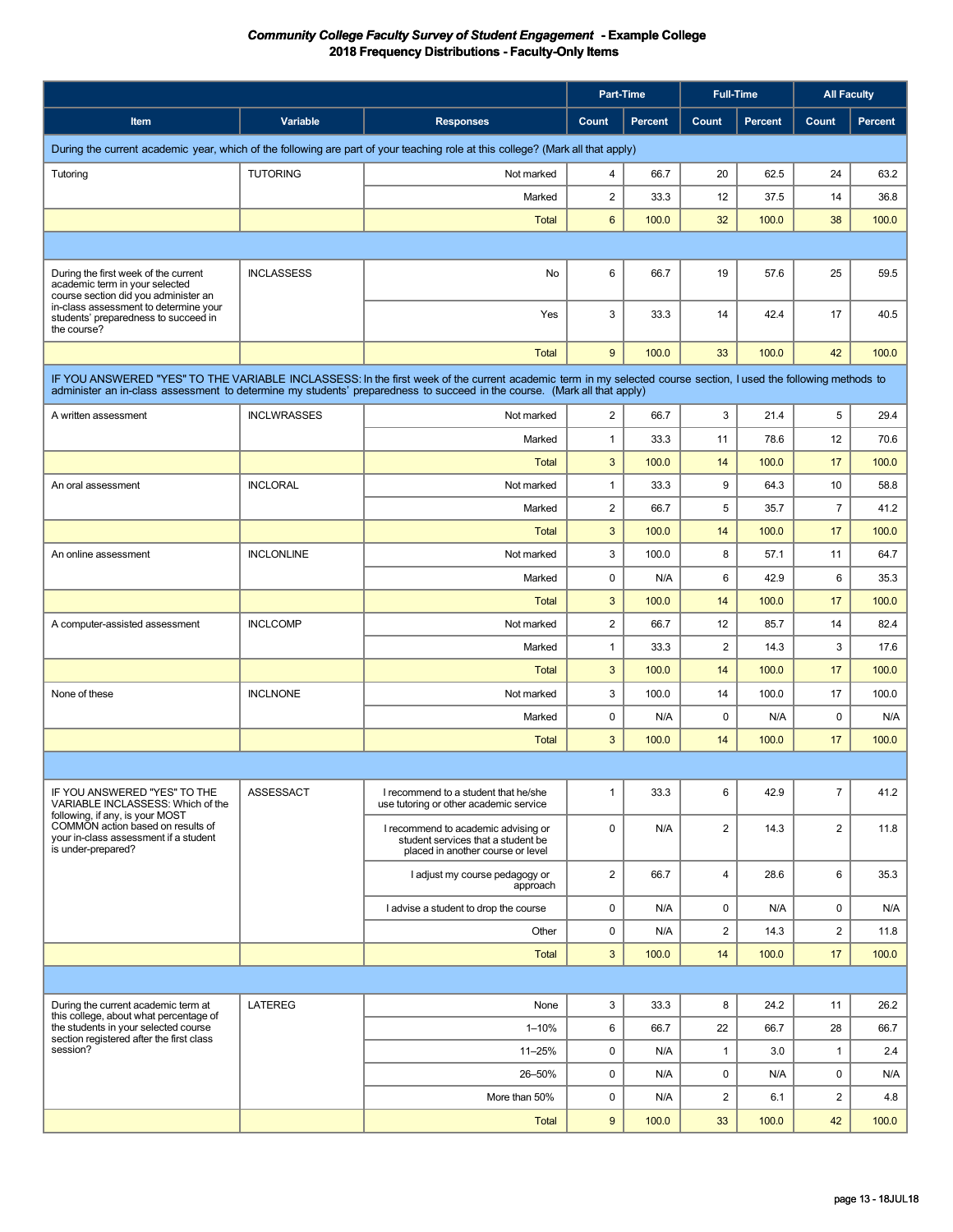|                                                                                                                                                            |                     |                                                                                                                                                              | Part-Time |                | <b>Full-Time</b> |         | <b>All Faculty</b>      |                |
|------------------------------------------------------------------------------------------------------------------------------------------------------------|---------------------|--------------------------------------------------------------------------------------------------------------------------------------------------------------|-----------|----------------|------------------|---------|-------------------------|----------------|
| Item                                                                                                                                                       | Variable            | <b>Responses</b>                                                                                                                                             | Count     | <b>Percent</b> | Count            | Percent | Count                   | <b>Percent</b> |
|                                                                                                                                                            |                     |                                                                                                                                                              |           |                |                  |         |                         |                |
| For your selected course section, do<br>you have a course attendance policy<br>that specifies the adverse impact on<br>students' grades for missing class? | <b>ATTENDPOL</b>    | No                                                                                                                                                           | 3         | 33.3           | $\overline{4}$   | 12.1    | $\overline{7}$          | 16.7           |
|                                                                                                                                                            |                     | Yes                                                                                                                                                          | 6         | 66.7           | 29               | 87.9    | 35                      | 83.3           |
|                                                                                                                                                            |                     | <b>Total</b>                                                                                                                                                 | 9         | 100.0          | 33               | 100.0   | 42                      | 100.0          |
|                                                                                                                                                            |                     | IF YOU ANSWERED "YES" TO THE VARIABLE ATTENDPOL: In which of the following ways have you communicated the attendance policy to the students in your selected |           |                |                  |         |                         |                |
| course section? (Mark all that apply)                                                                                                                      |                     |                                                                                                                                                              |           |                |                  |         |                         |                |
| I have orally explained the policy to my<br>students                                                                                                       | ATNDPOLORAL         | Not marked                                                                                                                                                   | 0         | N/A            | 4                | 13.8    | $\overline{\mathbf{4}}$ | 11.4           |
|                                                                                                                                                            |                     | Marked                                                                                                                                                       | 6         | 100.0          | 25               | 86.2    | 31                      | 88.6           |
|                                                                                                                                                            |                     | <b>Total</b>                                                                                                                                                 | 6         | 100.0          | 29               | 100.0   | 35                      | 100.0          |
| I have included the policy on the<br>course syllabus                                                                                                       | <b>ATNDPOLSYL</b>   | Not marked                                                                                                                                                   | 1         | 16.7           | $\pmb{0}$        | N/A     | $\mathbf{1}$            | 2.9            |
|                                                                                                                                                            |                     | Marked                                                                                                                                                       | 5         | 83.3           | 29               | 100.0   | 34                      | 97.1           |
|                                                                                                                                                            |                     | <b>Total</b>                                                                                                                                                 | 6         | 100.0          | 29               | 100.0   | 35                      | 100.0          |
| I have posted the policy online                                                                                                                            | <b>ATNDPOLOL</b>    | Not marked                                                                                                                                                   | 2         | 33.3           | 10               | 34.5    | 12                      | 34.3           |
|                                                                                                                                                            |                     | Marked                                                                                                                                                       | 4         | 66.7           | 19               | 65.5    | 23                      | 65.7           |
|                                                                                                                                                            |                     | <b>Total</b>                                                                                                                                                 | 6         | 100.0          | 29               | 100.0   | 35                      | 100.0          |
| I have sent the policy in an e-mail to                                                                                                                     | <b>ATNDPOLEM</b>    | Not marked                                                                                                                                                   | 4         | 66.7           | 24               | 82.8    | 28                      | 80.0           |
| my students                                                                                                                                                |                     | Marked                                                                                                                                                       | 2         | 33.3           | 5                | 17.2    | $\overline{7}$          | 20.0           |
|                                                                                                                                                            |                     | <b>Total</b>                                                                                                                                                 | 6         | 100.0          | 29               | 100.0   | 35                      | 100.0          |
| I have sent the policy in a text                                                                                                                           | <b>ATNDPOLTXT</b>   | Not marked                                                                                                                                                   | 6         | 100.0          | 27               | 93.1    | 33                      | 94.3           |
| message to my students                                                                                                                                     |                     | Marked                                                                                                                                                       | 0         | N/A            | $\overline{2}$   | 6.9     | 2                       | 5.7            |
|                                                                                                                                                            |                     | <b>Total</b>                                                                                                                                                 | 6         | 100.0          | 29               | 100.0   | 35                      | 100.0          |
| I have had students sign the syllabus                                                                                                                      | <b>ATNDPOLSIGN</b>  | Not marked                                                                                                                                                   | 5         | 83.3           | 14               | 48.3    | 19                      | 54.3           |
| or attendance policy as a contract for<br>mutual understanding of expectations                                                                             |                     | Marked                                                                                                                                                       | 1         | 16.7           | 15               | 51.7    | 16                      | 45.7           |
|                                                                                                                                                            |                     | <b>Total</b>                                                                                                                                                 | 6         | 100.0          | 29               | 100.0   | 35                      | 100.0          |
| Other                                                                                                                                                      | <b>ATNDPOLOTHR</b>  | Not marked                                                                                                                                                   | 5         | 83.3           | 28               | 96.6    | 33                      | 94.3           |
|                                                                                                                                                            |                     | Marked                                                                                                                                                       | 1         | 16.7           | $\mathbf{1}$     | 3.4     | $\overline{\mathbf{c}}$ | 5.7            |
|                                                                                                                                                            |                     | Total                                                                                                                                                        | 6         | 100.0          | 29               | 100.0   | 35                      | 100.0          |
|                                                                                                                                                            |                     | IF YOU ANSWERED "YES" TO THE VARIABLE ATTENDPOL: What is the impact on students' grades for missing class (not assignment deadlines) in your selected course |           |                |                  |         |                         |                |
| section? (Mark all that apply)                                                                                                                             |                     |                                                                                                                                                              |           |                |                  |         |                         |                |
| Attendance is tied to a participation<br>score or grade                                                                                                    | <b>ATTIMPGD</b>     | Not marked                                                                                                                                                   | 3         | 50.0           | 9                | 32.1    | 12                      | 35.3           |
|                                                                                                                                                            |                     | Marked                                                                                                                                                       | 3         | 50.0           | 19               | 67.9    | 22                      | 64.7           |
|                                                                                                                                                            |                     | <b>Total</b>                                                                                                                                                 | 6         | 100.0          | 28               | 100.0   | 34                      | 100.0          |
| I deduct a given number of points from<br>the final grade for each missed class                                                                            | <b>ATTIMPPTSEA</b>  | Not marked                                                                                                                                                   | 3         | 50.0           | 27               | 96.4    | 30                      | 88.2           |
|                                                                                                                                                            |                     | Marked                                                                                                                                                       | 3         | 50.0           | $\mathbf{1}$     | 3.6     | $\overline{\mathbf{4}}$ | 11.8           |
|                                                                                                                                                            |                     | <b>Total</b>                                                                                                                                                 | 6         | 100.0          | 28               | 100.0   | 34                      | 100.0          |
| I deduct a given number of points<br>after a preset number of classes have<br>been missed                                                                  | <b>ATTIMPPTSAFT</b> | Not marked                                                                                                                                                   | 4         | 66.7           | 24               | 85.7    | 28                      | 82.4           |
|                                                                                                                                                            |                     | Marked                                                                                                                                                       | 2         | 33.3           | $\overline{4}$   | 14.3    | 6                       | 17.6           |
|                                                                                                                                                            |                     | Total                                                                                                                                                        | 6         | 100.0          | 28               | 100.0   | 34                      | 100.0          |
| I withdraw them from the course after                                                                                                                      | <b>ATTIMPWD</b>     | Not marked                                                                                                                                                   | 3         | 50.0           | 22               | 78.6    | 25                      | 73.5           |
| a preset number of classes have been<br>missed                                                                                                             |                     | Marked                                                                                                                                                       | 3         | 50.0           | 6                | 21.4    | 9                       | 26.5           |
|                                                                                                                                                            |                     | Total                                                                                                                                                        | 6         | 100.0          | 28               | 100.0   | 34                      | 100.0          |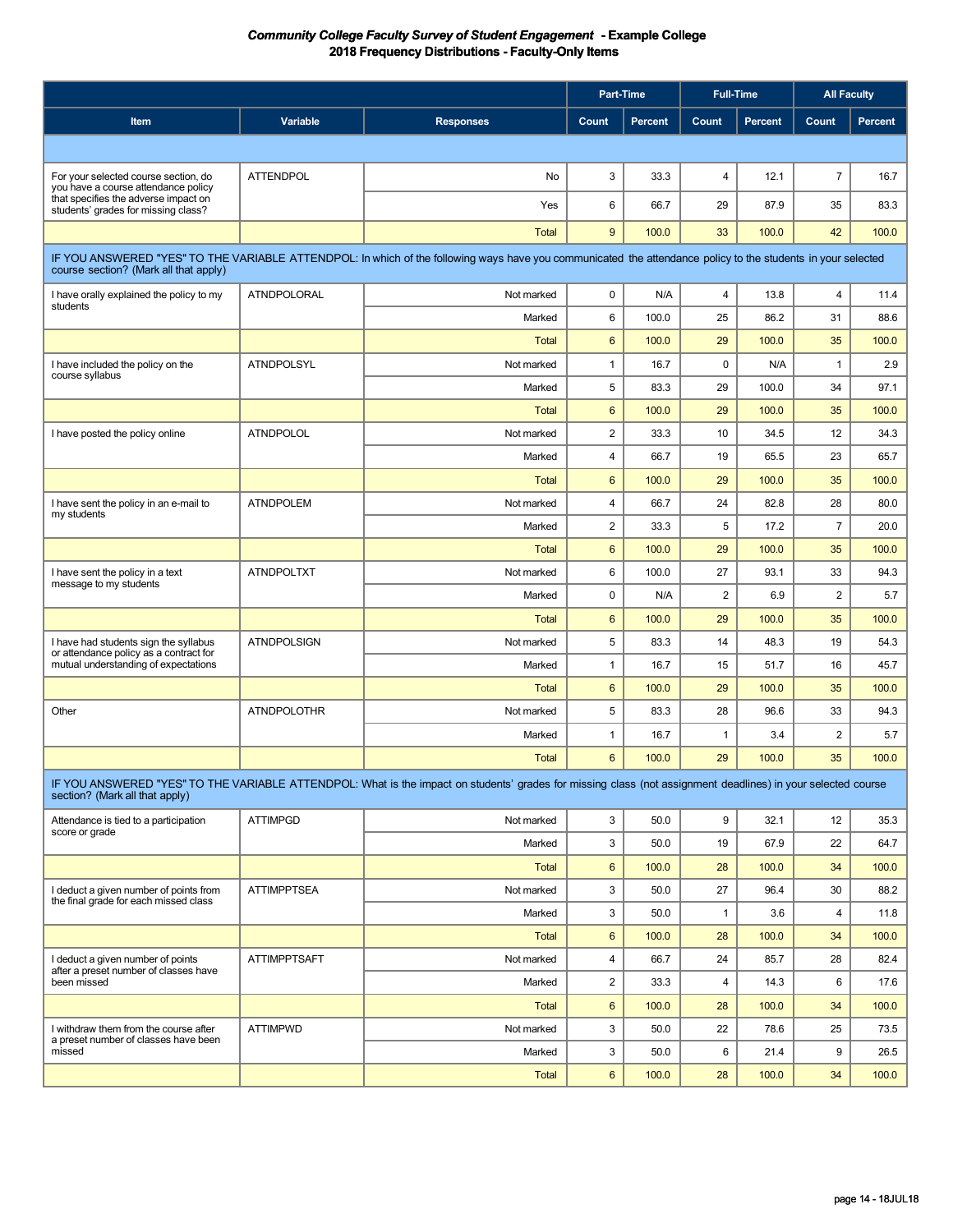| <b>Variable</b><br>Count<br><b>Percent</b><br>Count<br><b>Percent</b><br>Count<br>Percent<br>Item<br><b>Responses</b><br>IF YOU ANSWERED "YES" TO THE VARIABLE ATTENDPOL: What is the impact on students' grades for missing class (not assignment deadlines) in your selected course<br>section? (Mark all that apply)<br><b>ATTIMPOTHR</b><br>5<br>82.1<br>28<br>Other<br>Not marked<br>83.3<br>23<br>82.4<br>$\mathbf{1}$<br>5<br>6<br>Marked<br>16.7<br>17.9<br>17.6<br>6<br>34<br><b>Total</b><br>100.0<br>28<br>100.0<br>100.0<br><b>REQINTERN</b><br>8<br>32<br>76.2<br>88.9<br>24<br>72.7<br>In your selected section, do you<br>No<br>require students to be involved in an<br>internship, field experience, co-op,<br>9<br>Yes<br>1<br>11.1<br>27.3<br>10<br>23.8<br>experience or clinical assignment?<br>9<br>100.0<br>33<br>100.0<br>42<br>100.0<br><b>Total</b><br><b>REQPARTICSI</b><br>$\mathbf{1}$<br>3<br>9.1<br>Yes, for all students<br>11.1<br>$\overline{4}$<br>9.5<br>In your selected course section, do<br>vou require students to participate in<br>supplemental instruction (extra class<br>$\mathbf 0$<br>5<br>Yes, for some students, depending on<br>N/A<br>5<br>15.2<br>11.9<br>sessions with an instructor or<br>academic performance<br>experienced student)?<br>3<br>9<br>12<br>33.3<br>27.3<br>28.6<br>No, participation is optional<br>5<br>50.0<br>No, supplemental instruction is not<br>55.6<br>16<br>48.5<br>21<br>offered in my selected course section<br>9<br>100.0<br>33<br>42<br><b>Total</b><br>100.0<br>100.0<br>Which of the following statements best describe actions you take regarding students who have been struggling academically in your selected course section? (Mark all that<br>apply)<br><b>STRGLINCL</b><br>6<br>19<br>I have communicated with students<br>Not marked<br>66.7<br>13<br>39.4<br>45.2<br>during class<br>3<br>33.3<br>20<br>60.6<br>23<br>54.8<br>Marked<br><b>Total</b><br>9<br>100.0<br>33<br>100.0<br>42<br>100.0<br><b>STRGLOUTCL</b><br>$\overline{2}$<br>I have communicated with students<br>Not marked<br>$\mathbf{1}$<br>11.1<br>$\mathbf{1}$<br>3.0<br>4.8<br>outside of class<br>8<br>88.9<br>32<br>97.0<br>40<br>95.2<br>Marked<br>9<br>42<br><b>Total</b><br>100.0<br>33<br>100.0<br>100.0<br><b>STRGLADVSVC</b><br>$\overline{2}$<br>22.2<br>39.4<br>15<br>I have referred students to academic<br>Not marked<br>13<br>35.7<br>advising services<br>Marked<br>$\overline{7}$<br>77.8<br>20<br>60.6<br>27<br>64.3<br>9<br>42<br>100.0<br>33<br>100.0<br>100.0<br>Total<br>I have contacted someone else in the<br><b>STRGLSELSE</b><br>4<br>44.4<br>48.5<br>20<br>47.6<br>Not marked<br>16<br>college who then contacts students as<br>5<br>part of an intervention process<br>17<br>22<br>52.4<br>Marked<br>55.6<br>51.5<br>9<br>33<br>42<br><b>Total</b><br>100.0<br>100.0<br>100.0<br><b>STRGLREQTUT</b><br>8<br>26<br>34<br>I have required that students<br>Not marked<br>88.9<br>78.8<br>81.0<br>participate in college tutoring services<br>$\overline{7}$<br>8<br>Marked<br>$\mathbf{1}$<br>11.1<br>21.2<br>19.0<br>9<br>33<br>42<br>100.0<br>100.0<br>100.0<br>Total<br><b>STRGLREFTUT</b><br>3<br>15<br>35.7<br>I have referred (not required) students<br>Not marked<br>33.3<br>12<br>36.4<br>to college tutoring services<br>6<br>21<br>27<br>Marked<br>66.7<br>63.6<br>64.3<br>9<br>100.0<br>33<br>42<br>100.0<br><b>Total</b><br>100.0<br><b>STRGLOTHR</b><br>9<br>32<br>41<br>Other<br>Not marked<br>100.0<br>97.0<br>97.6<br>0<br>Marked<br>N/A<br>$\mathbf{1}$<br>3.0<br>$\mathbf{1}$<br>2.4 |  |  |  | Part-Time |  | <b>Full-Time</b> |  | <b>All Faculty</b> |  |
|----------------------------------------------------------------------------------------------------------------------------------------------------------------------------------------------------------------------------------------------------------------------------------------------------------------------------------------------------------------------------------------------------------------------------------------------------------------------------------------------------------------------------------------------------------------------------------------------------------------------------------------------------------------------------------------------------------------------------------------------------------------------------------------------------------------------------------------------------------------------------------------------------------------------------------------------------------------------------------------------------------------------------------------------------------------------------------------------------------------------------------------------------------------------------------------------------------------------------------------------------------------------------------------------------------------------------------------------------------------------------------------------------------------------------------------------------------------------------------------------------------------------------------------------------------------------------------------------------------------------------------------------------------------------------------------------------------------------------------------------------------------------------------------------------------------------------------------------------------------------------------------------------------------------------------------------------------------------------------------------------------------------------------------------------------------------------------------------------------------------------------------------------------------------------------------------------------------------------------------------------------------------------------------------------------------------------------------------------------------------------------------------------------------------------------------------------------------------------------------------------------------------------------------------------------------------------------------------------------------------------------------------------------------------------------------------------------------------------------------------------------------------------------------------------------------------------------------------------------------------------------------------------------------------------------------------------------------------------------------------------------------------------------------------------------------------------------------------------------------------------------------------------------------------------------------------------------------------------------------------------------------------------------------------------------------------------------------------------------------------------------------------------------------------------------------------------------------------------------------------------------------------------------------------------------------------------------------------------------|--|--|--|-----------|--|------------------|--|--------------------|--|
|                                                                                                                                                                                                                                                                                                                                                                                                                                                                                                                                                                                                                                                                                                                                                                                                                                                                                                                                                                                                                                                                                                                                                                                                                                                                                                                                                                                                                                                                                                                                                                                                                                                                                                                                                                                                                                                                                                                                                                                                                                                                                                                                                                                                                                                                                                                                                                                                                                                                                                                                                                                                                                                                                                                                                                                                                                                                                                                                                                                                                                                                                                                                                                                                                                                                                                                                                                                                                                                                                                                                                                                                          |  |  |  |           |  |                  |  |                    |  |
|                                                                                                                                                                                                                                                                                                                                                                                                                                                                                                                                                                                                                                                                                                                                                                                                                                                                                                                                                                                                                                                                                                                                                                                                                                                                                                                                                                                                                                                                                                                                                                                                                                                                                                                                                                                                                                                                                                                                                                                                                                                                                                                                                                                                                                                                                                                                                                                                                                                                                                                                                                                                                                                                                                                                                                                                                                                                                                                                                                                                                                                                                                                                                                                                                                                                                                                                                                                                                                                                                                                                                                                                          |  |  |  |           |  |                  |  |                    |  |
|                                                                                                                                                                                                                                                                                                                                                                                                                                                                                                                                                                                                                                                                                                                                                                                                                                                                                                                                                                                                                                                                                                                                                                                                                                                                                                                                                                                                                                                                                                                                                                                                                                                                                                                                                                                                                                                                                                                                                                                                                                                                                                                                                                                                                                                                                                                                                                                                                                                                                                                                                                                                                                                                                                                                                                                                                                                                                                                                                                                                                                                                                                                                                                                                                                                                                                                                                                                                                                                                                                                                                                                                          |  |  |  |           |  |                  |  |                    |  |
|                                                                                                                                                                                                                                                                                                                                                                                                                                                                                                                                                                                                                                                                                                                                                                                                                                                                                                                                                                                                                                                                                                                                                                                                                                                                                                                                                                                                                                                                                                                                                                                                                                                                                                                                                                                                                                                                                                                                                                                                                                                                                                                                                                                                                                                                                                                                                                                                                                                                                                                                                                                                                                                                                                                                                                                                                                                                                                                                                                                                                                                                                                                                                                                                                                                                                                                                                                                                                                                                                                                                                                                                          |  |  |  |           |  |                  |  |                    |  |
|                                                                                                                                                                                                                                                                                                                                                                                                                                                                                                                                                                                                                                                                                                                                                                                                                                                                                                                                                                                                                                                                                                                                                                                                                                                                                                                                                                                                                                                                                                                                                                                                                                                                                                                                                                                                                                                                                                                                                                                                                                                                                                                                                                                                                                                                                                                                                                                                                                                                                                                                                                                                                                                                                                                                                                                                                                                                                                                                                                                                                                                                                                                                                                                                                                                                                                                                                                                                                                                                                                                                                                                                          |  |  |  |           |  |                  |  |                    |  |
|                                                                                                                                                                                                                                                                                                                                                                                                                                                                                                                                                                                                                                                                                                                                                                                                                                                                                                                                                                                                                                                                                                                                                                                                                                                                                                                                                                                                                                                                                                                                                                                                                                                                                                                                                                                                                                                                                                                                                                                                                                                                                                                                                                                                                                                                                                                                                                                                                                                                                                                                                                                                                                                                                                                                                                                                                                                                                                                                                                                                                                                                                                                                                                                                                                                                                                                                                                                                                                                                                                                                                                                                          |  |  |  |           |  |                  |  |                    |  |
|                                                                                                                                                                                                                                                                                                                                                                                                                                                                                                                                                                                                                                                                                                                                                                                                                                                                                                                                                                                                                                                                                                                                                                                                                                                                                                                                                                                                                                                                                                                                                                                                                                                                                                                                                                                                                                                                                                                                                                                                                                                                                                                                                                                                                                                                                                                                                                                                                                                                                                                                                                                                                                                                                                                                                                                                                                                                                                                                                                                                                                                                                                                                                                                                                                                                                                                                                                                                                                                                                                                                                                                                          |  |  |  |           |  |                  |  |                    |  |
|                                                                                                                                                                                                                                                                                                                                                                                                                                                                                                                                                                                                                                                                                                                                                                                                                                                                                                                                                                                                                                                                                                                                                                                                                                                                                                                                                                                                                                                                                                                                                                                                                                                                                                                                                                                                                                                                                                                                                                                                                                                                                                                                                                                                                                                                                                                                                                                                                                                                                                                                                                                                                                                                                                                                                                                                                                                                                                                                                                                                                                                                                                                                                                                                                                                                                                                                                                                                                                                                                                                                                                                                          |  |  |  |           |  |                  |  |                    |  |
|                                                                                                                                                                                                                                                                                                                                                                                                                                                                                                                                                                                                                                                                                                                                                                                                                                                                                                                                                                                                                                                                                                                                                                                                                                                                                                                                                                                                                                                                                                                                                                                                                                                                                                                                                                                                                                                                                                                                                                                                                                                                                                                                                                                                                                                                                                                                                                                                                                                                                                                                                                                                                                                                                                                                                                                                                                                                                                                                                                                                                                                                                                                                                                                                                                                                                                                                                                                                                                                                                                                                                                                                          |  |  |  |           |  |                  |  |                    |  |
|                                                                                                                                                                                                                                                                                                                                                                                                                                                                                                                                                                                                                                                                                                                                                                                                                                                                                                                                                                                                                                                                                                                                                                                                                                                                                                                                                                                                                                                                                                                                                                                                                                                                                                                                                                                                                                                                                                                                                                                                                                                                                                                                                                                                                                                                                                                                                                                                                                                                                                                                                                                                                                                                                                                                                                                                                                                                                                                                                                                                                                                                                                                                                                                                                                                                                                                                                                                                                                                                                                                                                                                                          |  |  |  |           |  |                  |  |                    |  |
|                                                                                                                                                                                                                                                                                                                                                                                                                                                                                                                                                                                                                                                                                                                                                                                                                                                                                                                                                                                                                                                                                                                                                                                                                                                                                                                                                                                                                                                                                                                                                                                                                                                                                                                                                                                                                                                                                                                                                                                                                                                                                                                                                                                                                                                                                                                                                                                                                                                                                                                                                                                                                                                                                                                                                                                                                                                                                                                                                                                                                                                                                                                                                                                                                                                                                                                                                                                                                                                                                                                                                                                                          |  |  |  |           |  |                  |  |                    |  |
|                                                                                                                                                                                                                                                                                                                                                                                                                                                                                                                                                                                                                                                                                                                                                                                                                                                                                                                                                                                                                                                                                                                                                                                                                                                                                                                                                                                                                                                                                                                                                                                                                                                                                                                                                                                                                                                                                                                                                                                                                                                                                                                                                                                                                                                                                                                                                                                                                                                                                                                                                                                                                                                                                                                                                                                                                                                                                                                                                                                                                                                                                                                                                                                                                                                                                                                                                                                                                                                                                                                                                                                                          |  |  |  |           |  |                  |  |                    |  |
|                                                                                                                                                                                                                                                                                                                                                                                                                                                                                                                                                                                                                                                                                                                                                                                                                                                                                                                                                                                                                                                                                                                                                                                                                                                                                                                                                                                                                                                                                                                                                                                                                                                                                                                                                                                                                                                                                                                                                                                                                                                                                                                                                                                                                                                                                                                                                                                                                                                                                                                                                                                                                                                                                                                                                                                                                                                                                                                                                                                                                                                                                                                                                                                                                                                                                                                                                                                                                                                                                                                                                                                                          |  |  |  |           |  |                  |  |                    |  |
|                                                                                                                                                                                                                                                                                                                                                                                                                                                                                                                                                                                                                                                                                                                                                                                                                                                                                                                                                                                                                                                                                                                                                                                                                                                                                                                                                                                                                                                                                                                                                                                                                                                                                                                                                                                                                                                                                                                                                                                                                                                                                                                                                                                                                                                                                                                                                                                                                                                                                                                                                                                                                                                                                                                                                                                                                                                                                                                                                                                                                                                                                                                                                                                                                                                                                                                                                                                                                                                                                                                                                                                                          |  |  |  |           |  |                  |  |                    |  |
|                                                                                                                                                                                                                                                                                                                                                                                                                                                                                                                                                                                                                                                                                                                                                                                                                                                                                                                                                                                                                                                                                                                                                                                                                                                                                                                                                                                                                                                                                                                                                                                                                                                                                                                                                                                                                                                                                                                                                                                                                                                                                                                                                                                                                                                                                                                                                                                                                                                                                                                                                                                                                                                                                                                                                                                                                                                                                                                                                                                                                                                                                                                                                                                                                                                                                                                                                                                                                                                                                                                                                                                                          |  |  |  |           |  |                  |  |                    |  |
|                                                                                                                                                                                                                                                                                                                                                                                                                                                                                                                                                                                                                                                                                                                                                                                                                                                                                                                                                                                                                                                                                                                                                                                                                                                                                                                                                                                                                                                                                                                                                                                                                                                                                                                                                                                                                                                                                                                                                                                                                                                                                                                                                                                                                                                                                                                                                                                                                                                                                                                                                                                                                                                                                                                                                                                                                                                                                                                                                                                                                                                                                                                                                                                                                                                                                                                                                                                                                                                                                                                                                                                                          |  |  |  |           |  |                  |  |                    |  |
|                                                                                                                                                                                                                                                                                                                                                                                                                                                                                                                                                                                                                                                                                                                                                                                                                                                                                                                                                                                                                                                                                                                                                                                                                                                                                                                                                                                                                                                                                                                                                                                                                                                                                                                                                                                                                                                                                                                                                                                                                                                                                                                                                                                                                                                                                                                                                                                                                                                                                                                                                                                                                                                                                                                                                                                                                                                                                                                                                                                                                                                                                                                                                                                                                                                                                                                                                                                                                                                                                                                                                                                                          |  |  |  |           |  |                  |  |                    |  |
|                                                                                                                                                                                                                                                                                                                                                                                                                                                                                                                                                                                                                                                                                                                                                                                                                                                                                                                                                                                                                                                                                                                                                                                                                                                                                                                                                                                                                                                                                                                                                                                                                                                                                                                                                                                                                                                                                                                                                                                                                                                                                                                                                                                                                                                                                                                                                                                                                                                                                                                                                                                                                                                                                                                                                                                                                                                                                                                                                                                                                                                                                                                                                                                                                                                                                                                                                                                                                                                                                                                                                                                                          |  |  |  |           |  |                  |  |                    |  |
|                                                                                                                                                                                                                                                                                                                                                                                                                                                                                                                                                                                                                                                                                                                                                                                                                                                                                                                                                                                                                                                                                                                                                                                                                                                                                                                                                                                                                                                                                                                                                                                                                                                                                                                                                                                                                                                                                                                                                                                                                                                                                                                                                                                                                                                                                                                                                                                                                                                                                                                                                                                                                                                                                                                                                                                                                                                                                                                                                                                                                                                                                                                                                                                                                                                                                                                                                                                                                                                                                                                                                                                                          |  |  |  |           |  |                  |  |                    |  |
|                                                                                                                                                                                                                                                                                                                                                                                                                                                                                                                                                                                                                                                                                                                                                                                                                                                                                                                                                                                                                                                                                                                                                                                                                                                                                                                                                                                                                                                                                                                                                                                                                                                                                                                                                                                                                                                                                                                                                                                                                                                                                                                                                                                                                                                                                                                                                                                                                                                                                                                                                                                                                                                                                                                                                                                                                                                                                                                                                                                                                                                                                                                                                                                                                                                                                                                                                                                                                                                                                                                                                                                                          |  |  |  |           |  |                  |  |                    |  |
|                                                                                                                                                                                                                                                                                                                                                                                                                                                                                                                                                                                                                                                                                                                                                                                                                                                                                                                                                                                                                                                                                                                                                                                                                                                                                                                                                                                                                                                                                                                                                                                                                                                                                                                                                                                                                                                                                                                                                                                                                                                                                                                                                                                                                                                                                                                                                                                                                                                                                                                                                                                                                                                                                                                                                                                                                                                                                                                                                                                                                                                                                                                                                                                                                                                                                                                                                                                                                                                                                                                                                                                                          |  |  |  |           |  |                  |  |                    |  |
|                                                                                                                                                                                                                                                                                                                                                                                                                                                                                                                                                                                                                                                                                                                                                                                                                                                                                                                                                                                                                                                                                                                                                                                                                                                                                                                                                                                                                                                                                                                                                                                                                                                                                                                                                                                                                                                                                                                                                                                                                                                                                                                                                                                                                                                                                                                                                                                                                                                                                                                                                                                                                                                                                                                                                                                                                                                                                                                                                                                                                                                                                                                                                                                                                                                                                                                                                                                                                                                                                                                                                                                                          |  |  |  |           |  |                  |  |                    |  |
|                                                                                                                                                                                                                                                                                                                                                                                                                                                                                                                                                                                                                                                                                                                                                                                                                                                                                                                                                                                                                                                                                                                                                                                                                                                                                                                                                                                                                                                                                                                                                                                                                                                                                                                                                                                                                                                                                                                                                                                                                                                                                                                                                                                                                                                                                                                                                                                                                                                                                                                                                                                                                                                                                                                                                                                                                                                                                                                                                                                                                                                                                                                                                                                                                                                                                                                                                                                                                                                                                                                                                                                                          |  |  |  |           |  |                  |  |                    |  |
|                                                                                                                                                                                                                                                                                                                                                                                                                                                                                                                                                                                                                                                                                                                                                                                                                                                                                                                                                                                                                                                                                                                                                                                                                                                                                                                                                                                                                                                                                                                                                                                                                                                                                                                                                                                                                                                                                                                                                                                                                                                                                                                                                                                                                                                                                                                                                                                                                                                                                                                                                                                                                                                                                                                                                                                                                                                                                                                                                                                                                                                                                                                                                                                                                                                                                                                                                                                                                                                                                                                                                                                                          |  |  |  |           |  |                  |  |                    |  |
|                                                                                                                                                                                                                                                                                                                                                                                                                                                                                                                                                                                                                                                                                                                                                                                                                                                                                                                                                                                                                                                                                                                                                                                                                                                                                                                                                                                                                                                                                                                                                                                                                                                                                                                                                                                                                                                                                                                                                                                                                                                                                                                                                                                                                                                                                                                                                                                                                                                                                                                                                                                                                                                                                                                                                                                                                                                                                                                                                                                                                                                                                                                                                                                                                                                                                                                                                                                                                                                                                                                                                                                                          |  |  |  |           |  |                  |  |                    |  |
|                                                                                                                                                                                                                                                                                                                                                                                                                                                                                                                                                                                                                                                                                                                                                                                                                                                                                                                                                                                                                                                                                                                                                                                                                                                                                                                                                                                                                                                                                                                                                                                                                                                                                                                                                                                                                                                                                                                                                                                                                                                                                                                                                                                                                                                                                                                                                                                                                                                                                                                                                                                                                                                                                                                                                                                                                                                                                                                                                                                                                                                                                                                                                                                                                                                                                                                                                                                                                                                                                                                                                                                                          |  |  |  |           |  |                  |  |                    |  |
|                                                                                                                                                                                                                                                                                                                                                                                                                                                                                                                                                                                                                                                                                                                                                                                                                                                                                                                                                                                                                                                                                                                                                                                                                                                                                                                                                                                                                                                                                                                                                                                                                                                                                                                                                                                                                                                                                                                                                                                                                                                                                                                                                                                                                                                                                                                                                                                                                                                                                                                                                                                                                                                                                                                                                                                                                                                                                                                                                                                                                                                                                                                                                                                                                                                                                                                                                                                                                                                                                                                                                                                                          |  |  |  |           |  |                  |  |                    |  |
|                                                                                                                                                                                                                                                                                                                                                                                                                                                                                                                                                                                                                                                                                                                                                                                                                                                                                                                                                                                                                                                                                                                                                                                                                                                                                                                                                                                                                                                                                                                                                                                                                                                                                                                                                                                                                                                                                                                                                                                                                                                                                                                                                                                                                                                                                                                                                                                                                                                                                                                                                                                                                                                                                                                                                                                                                                                                                                                                                                                                                                                                                                                                                                                                                                                                                                                                                                                                                                                                                                                                                                                                          |  |  |  |           |  |                  |  |                    |  |
|                                                                                                                                                                                                                                                                                                                                                                                                                                                                                                                                                                                                                                                                                                                                                                                                                                                                                                                                                                                                                                                                                                                                                                                                                                                                                                                                                                                                                                                                                                                                                                                                                                                                                                                                                                                                                                                                                                                                                                                                                                                                                                                                                                                                                                                                                                                                                                                                                                                                                                                                                                                                                                                                                                                                                                                                                                                                                                                                                                                                                                                                                                                                                                                                                                                                                                                                                                                                                                                                                                                                                                                                          |  |  |  |           |  |                  |  |                    |  |
|                                                                                                                                                                                                                                                                                                                                                                                                                                                                                                                                                                                                                                                                                                                                                                                                                                                                                                                                                                                                                                                                                                                                                                                                                                                                                                                                                                                                                                                                                                                                                                                                                                                                                                                                                                                                                                                                                                                                                                                                                                                                                                                                                                                                                                                                                                                                                                                                                                                                                                                                                                                                                                                                                                                                                                                                                                                                                                                                                                                                                                                                                                                                                                                                                                                                                                                                                                                                                                                                                                                                                                                                          |  |  |  |           |  |                  |  |                    |  |
|                                                                                                                                                                                                                                                                                                                                                                                                                                                                                                                                                                                                                                                                                                                                                                                                                                                                                                                                                                                                                                                                                                                                                                                                                                                                                                                                                                                                                                                                                                                                                                                                                                                                                                                                                                                                                                                                                                                                                                                                                                                                                                                                                                                                                                                                                                                                                                                                                                                                                                                                                                                                                                                                                                                                                                                                                                                                                                                                                                                                                                                                                                                                                                                                                                                                                                                                                                                                                                                                                                                                                                                                          |  |  |  |           |  |                  |  |                    |  |
|                                                                                                                                                                                                                                                                                                                                                                                                                                                                                                                                                                                                                                                                                                                                                                                                                                                                                                                                                                                                                                                                                                                                                                                                                                                                                                                                                                                                                                                                                                                                                                                                                                                                                                                                                                                                                                                                                                                                                                                                                                                                                                                                                                                                                                                                                                                                                                                                                                                                                                                                                                                                                                                                                                                                                                                                                                                                                                                                                                                                                                                                                                                                                                                                                                                                                                                                                                                                                                                                                                                                                                                                          |  |  |  |           |  |                  |  |                    |  |
|                                                                                                                                                                                                                                                                                                                                                                                                                                                                                                                                                                                                                                                                                                                                                                                                                                                                                                                                                                                                                                                                                                                                                                                                                                                                                                                                                                                                                                                                                                                                                                                                                                                                                                                                                                                                                                                                                                                                                                                                                                                                                                                                                                                                                                                                                                                                                                                                                                                                                                                                                                                                                                                                                                                                                                                                                                                                                                                                                                                                                                                                                                                                                                                                                                                                                                                                                                                                                                                                                                                                                                                                          |  |  |  |           |  |                  |  |                    |  |
|                                                                                                                                                                                                                                                                                                                                                                                                                                                                                                                                                                                                                                                                                                                                                                                                                                                                                                                                                                                                                                                                                                                                                                                                                                                                                                                                                                                                                                                                                                                                                                                                                                                                                                                                                                                                                                                                                                                                                                                                                                                                                                                                                                                                                                                                                                                                                                                                                                                                                                                                                                                                                                                                                                                                                                                                                                                                                                                                                                                                                                                                                                                                                                                                                                                                                                                                                                                                                                                                                                                                                                                                          |  |  |  |           |  |                  |  |                    |  |
|                                                                                                                                                                                                                                                                                                                                                                                                                                                                                                                                                                                                                                                                                                                                                                                                                                                                                                                                                                                                                                                                                                                                                                                                                                                                                                                                                                                                                                                                                                                                                                                                                                                                                                                                                                                                                                                                                                                                                                                                                                                                                                                                                                                                                                                                                                                                                                                                                                                                                                                                                                                                                                                                                                                                                                                                                                                                                                                                                                                                                                                                                                                                                                                                                                                                                                                                                                                                                                                                                                                                                                                                          |  |  |  |           |  |                  |  |                    |  |
| 9<br>100.0<br>33<br>100.0<br>42<br>100.0<br><b>Total</b>                                                                                                                                                                                                                                                                                                                                                                                                                                                                                                                                                                                                                                                                                                                                                                                                                                                                                                                                                                                                                                                                                                                                                                                                                                                                                                                                                                                                                                                                                                                                                                                                                                                                                                                                                                                                                                                                                                                                                                                                                                                                                                                                                                                                                                                                                                                                                                                                                                                                                                                                                                                                                                                                                                                                                                                                                                                                                                                                                                                                                                                                                                                                                                                                                                                                                                                                                                                                                                                                                                                                                 |  |  |  |           |  |                  |  |                    |  |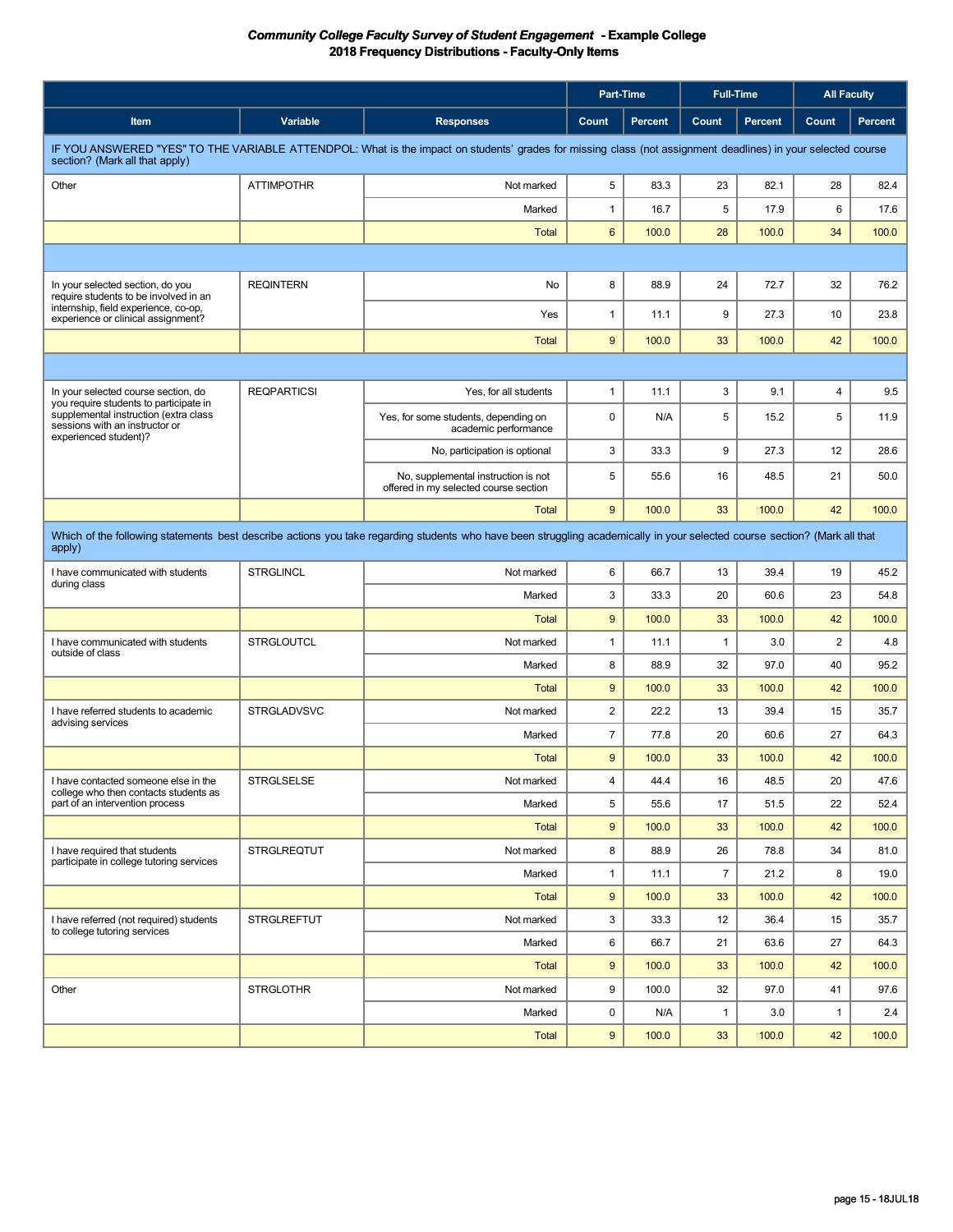|                                                                    |                   | Part-Time                                                             |                           |                | <b>Full-Time</b>        |         | <b>All Faculty</b>      |         |
|--------------------------------------------------------------------|-------------------|-----------------------------------------------------------------------|---------------------------|----------------|-------------------------|---------|-------------------------|---------|
| Item                                                               | Variable          | <b>Responses</b>                                                      | Count                     | <b>Percent</b> | Count                   | Percent | Count                   | Percent |
|                                                                    |                   |                                                                       |                           |                |                         |         |                         |         |
| Which of the following best describes                              | <b>FACADRANK</b>  | Other                                                                 | 0                         | N/A            | $\mathbf{1}$            | 3.0     | $\mathbf{1}$            | 2.4     |
| your academic rank, title, or current<br>position?                 |                   | Lecturer                                                              | 0                         | N/A            | $\pmb{0}$               | N/A     | 0                       | N/A     |
|                                                                    |                   | Instructor                                                            | 5                         | 55.6           | 6                       | 18.2    | 11                      | 26.2    |
|                                                                    |                   | <b>Assistant Professor</b>                                            | 0                         | N/A            | $\overline{2}$          | 6.1     | $\overline{c}$          | 4.8     |
|                                                                    |                   | Associate Professor                                                   | $\ensuremath{\mathsf{3}}$ | 33.3           | 8                       | 24.2    | 11                      | 26.2    |
|                                                                    |                   | Professor                                                             | $\mathbf{1}$              | 11.1           | 16                      | 48.5    | 17                      | 40.5    |
|                                                                    |                   | <b>Total</b>                                                          | 9                         | 100.0          | 33                      | 100.0   | 42                      | 100.0   |
|                                                                    |                   |                                                                       |                           |                |                         |         |                         |         |
| What is your current tenure status?                                | <b>FTENURE</b>    | No tenure system at this institution                                  | $\overline{7}$            | 77.8           | 31                      | 96.9    | 38                      | 92.7    |
|                                                                    |                   | Not on tenure track, although this<br>institution has a tenure system | $\overline{2}$            | 22.2           | $\mathbf{1}$            | 3.1     | 3                       | 7.3     |
|                                                                    |                   | On tenure track, but not tenured                                      | 0                         | N/A            | $\pmb{0}$               | N/A     | 0                       | N/A     |
|                                                                    |                   | Tenured                                                               | 0                         | N/A            | $\pmb{0}$               | N/A     | 0                       | N/A     |
|                                                                    |                   | <b>Total</b>                                                          | 9                         | 100.0          | 32                      | 100.0   | 41                      | 100.0   |
|                                                                    |                   |                                                                       |                           |                |                         |         |                         |         |
| How many years of teaching                                         | <b>FYEARS</b>     | 40 years or more                                                      | 0                         | N/A            | $\overline{\mathbf{c}}$ | 6.1     | $\overline{\mathbf{c}}$ | 4.8     |
| experience do you have at any<br>college/university, not including |                   | 30 to 39 years                                                        | 0                         | N/A            | $\overline{4}$          | 12.1    | 4                       | 9.5     |
| graduate teaching assistant<br>positions?                          |                   | 20 to 29 years                                                        | $\overline{\mathbf{c}}$   | 22.2           | $\overline{4}$          | 12.1    | 6                       | 14.3    |
|                                                                    |                   | 10 to 19 years                                                        | $\overline{2}$            | 22.2           | 13                      | 39.4    | 15                      | 35.7    |
|                                                                    |                   | 5 to 9 years                                                          | $\overline{2}$            | 22.2           | $\overline{7}$          | 21.2    | 9                       | 21.4    |
|                                                                    |                   | 1 to 4 years                                                          | $\overline{2}$            | 22.2           | $\overline{2}$          | 6.1     | 4                       | 9.5     |
|                                                                    |                   | First-year instructor                                                 | $\mathbf{1}$              | 11.1           | $\mathbf{1}$            | 3.0     | $\overline{c}$          | 4.8     |
|                                                                    |                   | <b>Total</b>                                                          | 9                         | 100.0          | 33                      | 100.0   | 42                      | 100.0   |
|                                                                    |                   |                                                                       |                           |                |                         |         |                         |         |
| What is the highest degree you have<br>earned?                     | <b>HIGHDEGREE</b> | Other                                                                 | $\mathbf{1}$              | 11.1           | $\overline{\mathbf{4}}$ | 12.1    | 5                       | 11.9    |
|                                                                    |                   | Bachelors degree                                                      | $\mathbf{1}$              | 11.1           | $\overline{2}$          | 6.1     | 3                       | 7.1     |
|                                                                    |                   | Masters degree                                                        | $\overline{7}$            | 77.8           | $13\,$                  | 39.4    | $20\,$                  | 47.6    |
|                                                                    |                   | Doctoral degree (e.g., Ph.D., Ed.D.)                                  | 0                         | N/A            | 13                      | 39.4    | 13                      | 31.0    |
|                                                                    |                   | First professional degree (e.g., M.D.,<br>D.D.S., J.D., D.V.M)        | $\mathsf 0$               | N/A            | $\mathbf{1}$            | 3.0     | $\mathbf{1}$            | $2.4\,$ |
|                                                                    |                   | Total                                                                 | $\boldsymbol{9}$          | 100.0          | 33                      | 100.0   | 42                      | 100.0   |
|                                                                    |                   |                                                                       |                           |                |                         |         |                         |         |
| What is your age group?                                            | AGEGROUP          | 24 or under                                                           | $\mathsf 0$               | N/A            | 0                       | N/A     | $\mathsf 0$             | N/A     |
|                                                                    |                   | 25 to 29                                                              | 0                         | N/A            | $\mathsf 0$             | N/A     | 0                       | N/A     |
|                                                                    |                   | 30 to 39                                                              | $\mathbf{1}$              | 11.1           | $\overline{\mathbf{c}}$ | 6.1     | 3                       | 7.1     |
|                                                                    |                   | 40 to 49                                                              | 3                         | 33.3           | 8                       | 24.2    | 11                      | 26.2    |
|                                                                    |                   | 50 to 64                                                              | $\overline{\mathbf{c}}$   | 22.2           | 17                      | 51.5    | 19                      | 45.2    |
|                                                                    |                   | 65 or more                                                            | 3                         | 33.3           | 6                       | 18.2    | 9                       | 21.4    |
|                                                                    |                   | Total                                                                 | $\boldsymbol{9}$          | 100.0          | 33                      | 100.0   | 42                      | 100.0   |